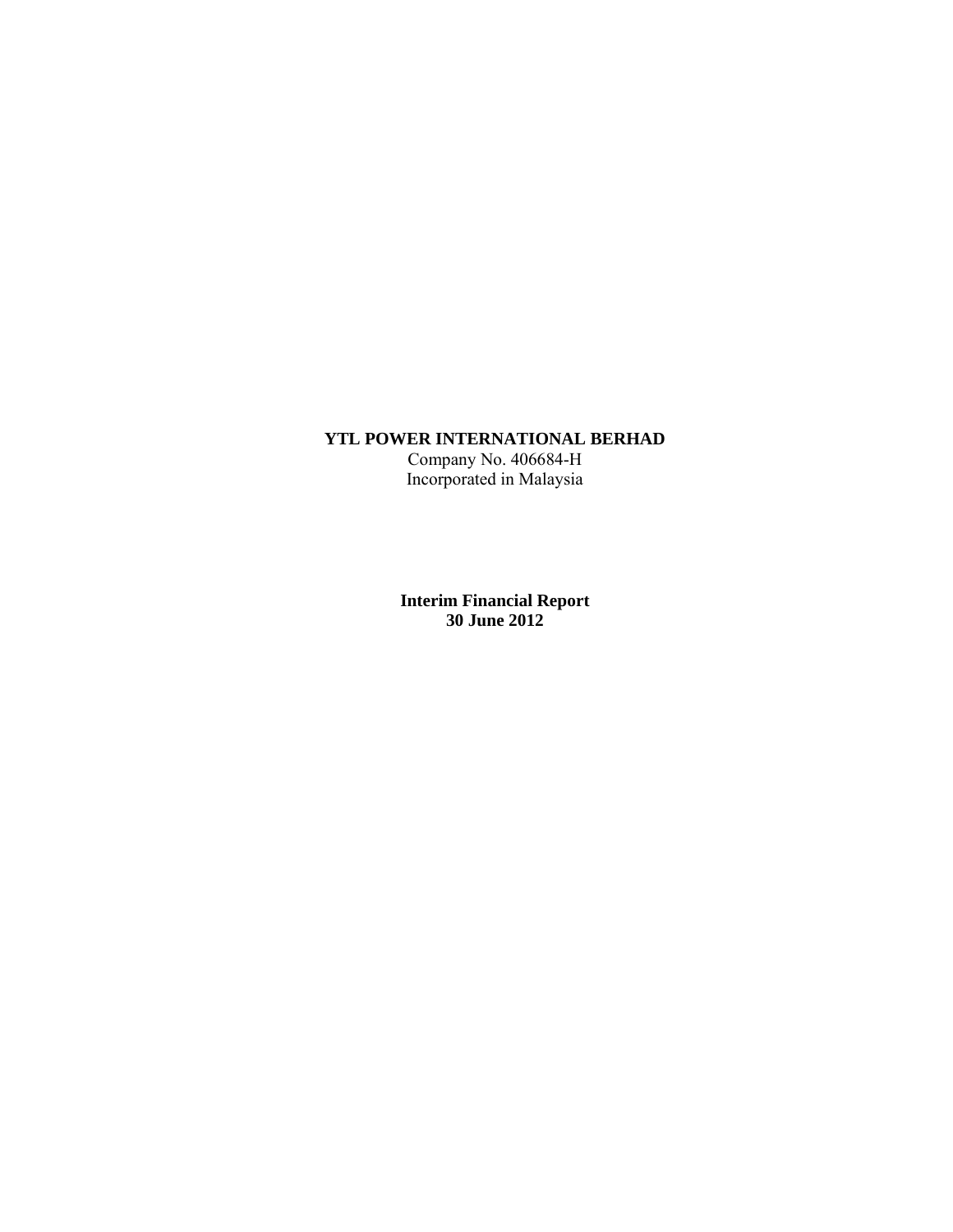# **YTL POWER INTERNATIONAL BERHAD**

Company No. 406684-H Incorporated in Malaysia

## **Interim Financial Report 30 June 2012**

# **Page No.**

| <b>Condensed Consolidated Income Statement</b>                  |          |
|-----------------------------------------------------------------|----------|
| <b>Condensed Consolidated Statement of Comprehensive Income</b> | 2        |
| <b>Condensed Consolidated Statement of Financial Position</b>   | $3 - 4$  |
| <b>Condensed Consolidated Statement of Changes in Equity</b>    | $5 - 6$  |
| <b>Condensed Consolidated Statement of Cash Flows</b>           | $7 - 8$  |
| <b>Notes to the Interim Financial Report</b>                    | $9 - 25$ |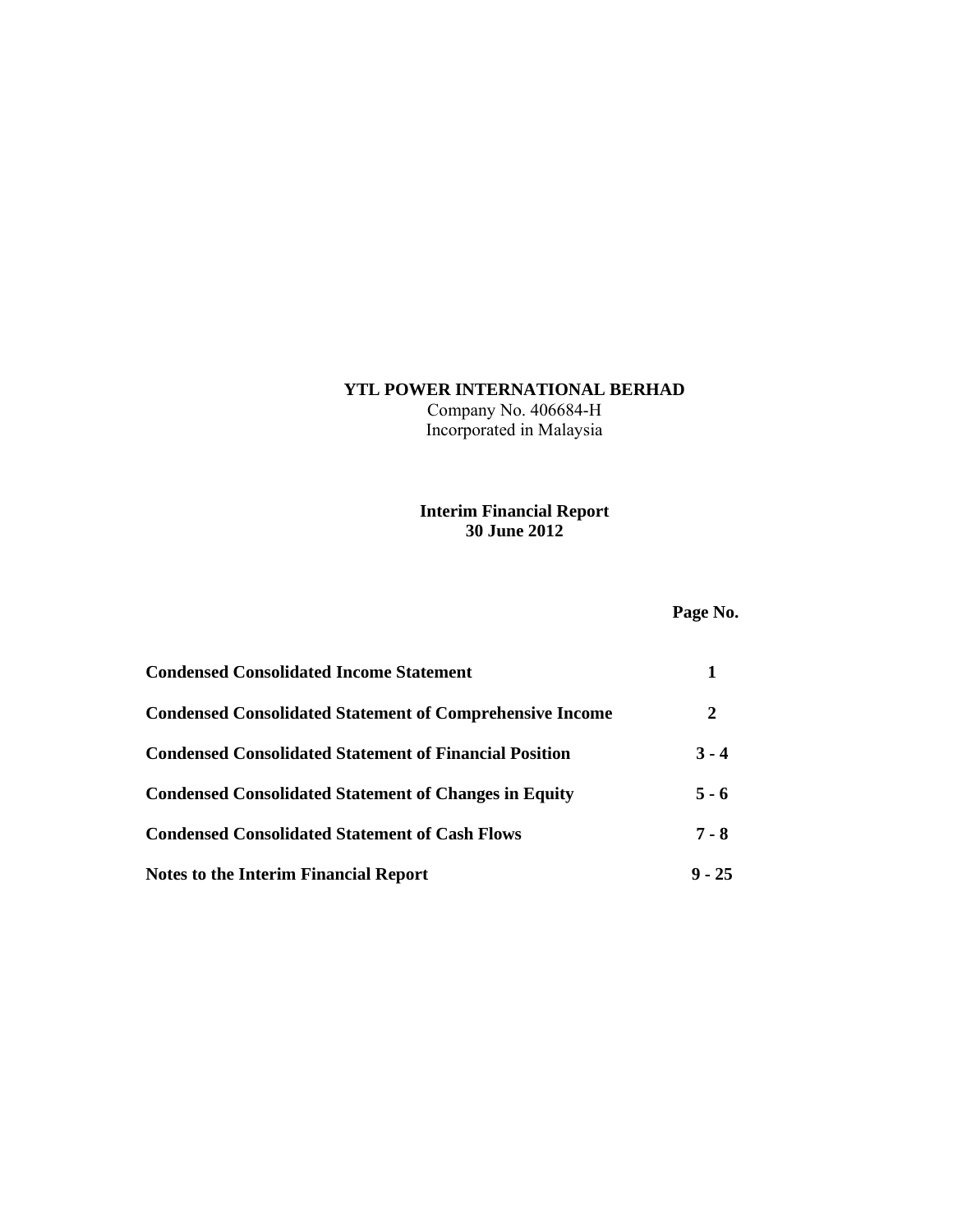## **YTL POWER INTERNATIONAL BERHAD (Company No. 406684-H)**

(Incorporated in Malaysia)

## **INTERIM FINANCIAL REPORT**

Interim financial report on consolidated results for the financial period ended 30 June 2012.

The figures have not been audited.

## **CONDENSED CONSOLIDATED INCOME STATEMENT**

|                                                    |                                              | <b>INDIVIDUAL QUARTER</b><br><b>PRECEDING</b>                                        |                                                                                                                                                                                                                                                                                                                                                                                                                                                                                              | <b>CUMULATIVE QUARTER</b>                            |  |  |
|----------------------------------------------------|----------------------------------------------|--------------------------------------------------------------------------------------|----------------------------------------------------------------------------------------------------------------------------------------------------------------------------------------------------------------------------------------------------------------------------------------------------------------------------------------------------------------------------------------------------------------------------------------------------------------------------------------------|------------------------------------------------------|--|--|
|                                                    | <b>CURRENT</b><br><b>YEAR</b>                | <b>YEAR</b><br><b>CORRESPONDING</b>                                                  |                                                                                                                                                                                                                                                                                                                                                                                                                                                                                              |                                                      |  |  |
|                                                    | <b>QUARTER</b><br>30.6.2012<br><b>RM'000</b> | <b>QUARTER</b><br>30.6.2011<br><b>RM'000</b>                                         | 30.6.2012<br><b>RM'000</b>                                                                                                                                                                                                                                                                                                                                                                                                                                                                   | <b>12 MONTHS ENDED</b><br>30.6.2011<br><b>RM'000</b> |  |  |
| <b>REVENUE</b>                                     | 4,163,612                                    | 4,265,065                                                                            | 15,876,191                                                                                                                                                                                                                                                                                                                                                                                                                                                                                   | 14,662,559                                           |  |  |
| <b>COST OF SALES</b>                               | (3,661,261)                                  | (3,607,318)                                                                          | (13, 561, 812)                                                                                                                                                                                                                                                                                                                                                                                                                                                                               | (12,102,331)                                         |  |  |
| <b>GROSS PROFIT</b>                                | 502,351                                      |                                                                                      | 657,747 2,314,379                                                                                                                                                                                                                                                                                                                                                                                                                                                                            | 2,560,228                                            |  |  |
| OTHER OPERATING EXPENSES                           | (182, 165)                                   | (173, 899)                                                                           | (518, 044)                                                                                                                                                                                                                                                                                                                                                                                                                                                                                   | (537,390)                                            |  |  |
| OTHER OPERATING INCOME                             | 92,204                                       | 33,830                                                                               | 119,924                                                                                                                                                                                                                                                                                                                                                                                                                                                                                      | 94,751                                               |  |  |
| PROFIT FROM OPERATIONS                             | 412,390                                      | ------------<br>517,678                                                              | 1,916,259                                                                                                                                                                                                                                                                                                                                                                                                                                                                                    | ------------<br>2,117,589                            |  |  |
| <b>FINANCE COSTS</b>                               | (201, 805)                                   | (223, 812)                                                                           | (821, 348)                                                                                                                                                                                                                                                                                                                                                                                                                                                                                   | (847, 495)                                           |  |  |
| <b>SHARE OF RESULTS OF</b><br>ASSOCIATED COMPANIES | 122,621                                      | 124,215                                                                              | 288,041                                                                                                                                                                                                                                                                                                                                                                                                                                                                                      | 286,812<br>------------                              |  |  |
| PROFIT BEFORE TAXATION                             | .<br>333,206                                 | ------------<br>418,081                                                              | ------------<br>1,382,952                                                                                                                                                                                                                                                                                                                                                                                                                                                                    | 1,556,906                                            |  |  |
| <b>TAXATION</b>                                    | 47,631<br>------------                       | 5,520<br>------------                                                                | (234, 036)                                                                                                                                                                                                                                                                                                                                                                                                                                                                                   | (309, 444)                                           |  |  |
| <b>PROFIT FOR THE PERIOD</b>                       | 380,837<br>=======                           | 423,601<br>$\qquad \qquad \blacksquare = \blacksquare = \blacksquare = \blacksquare$ | ------------<br>1,148,916<br>$\begin{tabular}{ll} \multicolumn{2}{l}{{\color{blue}\textbf{1}}}\\[-2.0mm]{\color{blue}\textbf{2}}\\[-2.0mm]{\color{blue}\textbf{2}}\\[-2.0mm]{\color{blue}\textbf{3}}\\[-2.0mm]{\color{blue}\textbf{4}}\\[-2.0mm]{\color{blue}\textbf{4}}\\[-2.0mm]{\color{blue}\textbf{4}}\\[-2.0mm]{\color{blue}\textbf{4}}\\[-2.0mm]{\color{blue}\textbf{4}}\\[-2.0mm]{\color{blue}\textbf{4}}\\[-2.0mm]{\color{blue}\textbf{4}}\\[-2.0mm]{\color{blue}\textbf{4}}\\[-2.0$ | ------------<br>1,247,462<br>$=$ $=$ $=$ $=$ $=$ $=$ |  |  |
| PROFIT ATTRIBUTABLE TO:                            |                                              |                                                                                      |                                                                                                                                                                                                                                                                                                                                                                                                                                                                                              |                                                      |  |  |
| Owners of the Parent<br>Non-Controlling Interests  | 407,106<br>(26,269)                          | 496,134                                                                              | 1,229,934 1,364,168<br>$(72,533)$ $(81,018)$                                                                                                                                                                                                                                                                                                                                                                                                                                                 | (116,706)<br>-------------                           |  |  |
|                                                    | ------------<br>380,837                      | ------------<br>423,601                                                              | ------------<br>1,148,916                                                                                                                                                                                                                                                                                                                                                                                                                                                                    | 1,247,462                                            |  |  |
| <b>EARNINGS PER 50 SEN SHARE</b>                   |                                              |                                                                                      |                                                                                                                                                                                                                                                                                                                                                                                                                                                                                              |                                                      |  |  |
| Basic (Sen)                                        | 5.60                                         | 6.87                                                                                 | 16.96                                                                                                                                                                                                                                                                                                                                                                                                                                                                                        | 18.93                                                |  |  |
| Diluted (Sen)                                      | 5.35                                         | 6.37                                                                                 | 16.04                                                                                                                                                                                                                                                                                                                                                                                                                                                                                        | 17.47                                                |  |  |

The Condensed Consolidated Income Statement should be read in conjunction with the audited annual financial statements for the year ended 30 June 2011 and the accompanying explanatory notes attached to the interim financial statements.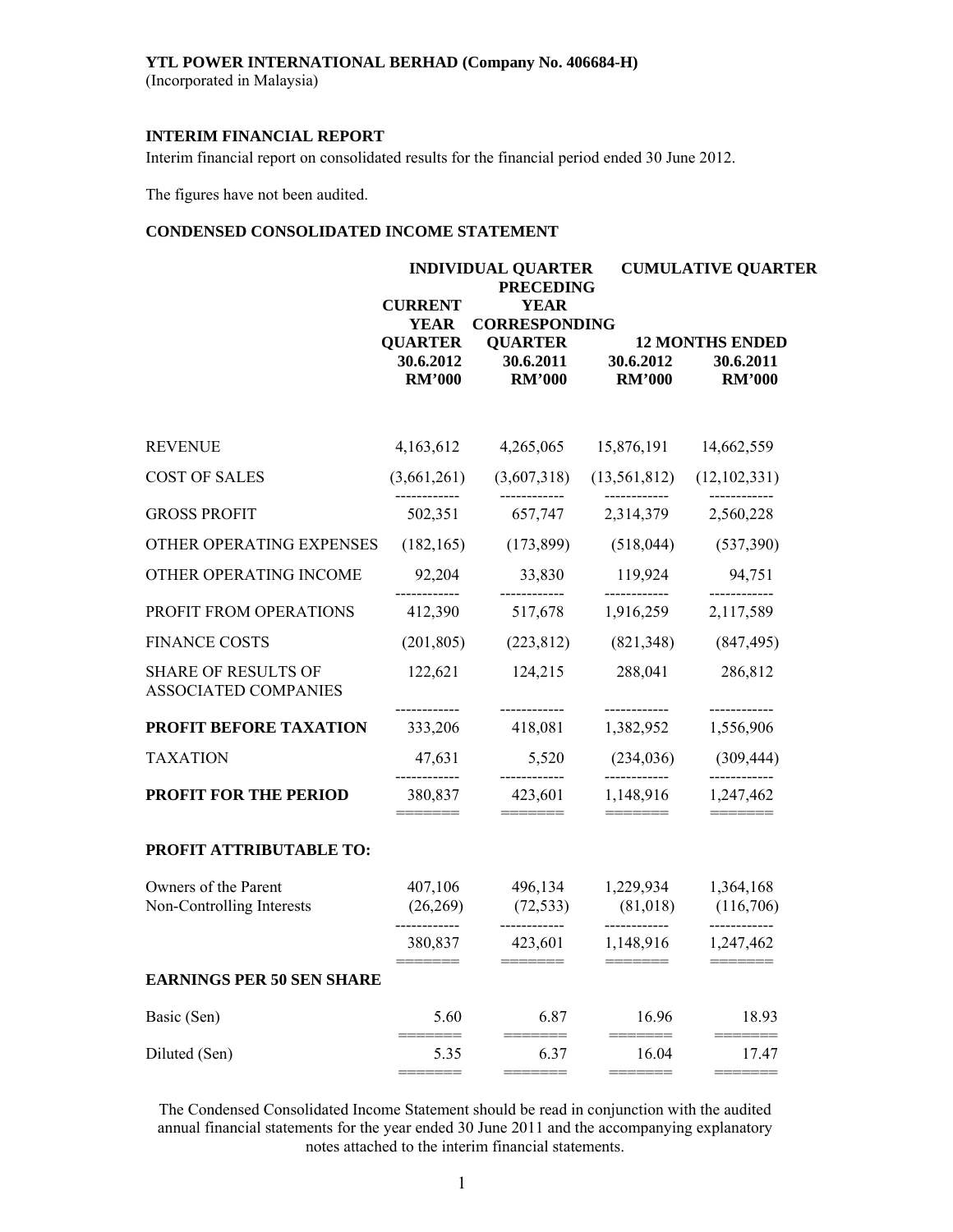## **CONDENSED CONSOLIDATED STATEMENT OF COMPREHENSIVE INCOME**

|                                                            | INDIVIDUAL QUARTER CUMULATIVE QUARTER<br><b>PRECEDING</b> |                                                                  |                                      |                                                                                                                                                                                                                                                                                                                                                                                                                                                                                 |  |  |
|------------------------------------------------------------|-----------------------------------------------------------|------------------------------------------------------------------|--------------------------------------|---------------------------------------------------------------------------------------------------------------------------------------------------------------------------------------------------------------------------------------------------------------------------------------------------------------------------------------------------------------------------------------------------------------------------------------------------------------------------------|--|--|
|                                                            | <b>CURRENT</b>                                            | <b>YEAR</b>                                                      |                                      |                                                                                                                                                                                                                                                                                                                                                                                                                                                                                 |  |  |
|                                                            | <b>YEAR</b>                                               | <b>CORRESPONDING</b>                                             |                                      |                                                                                                                                                                                                                                                                                                                                                                                                                                                                                 |  |  |
|                                                            | <b>RM'000</b>                                             | <b>QUARTER QUARTER</b><br>30.06.2012 30.06.2011<br><b>RM'000</b> | 30.06.2012<br><b>RM'000</b>          | <b>12 MONTHS ENDED</b><br>30.06.2011<br><b>RM'000</b>                                                                                                                                                                                                                                                                                                                                                                                                                           |  |  |
| <b>PROFIT FOR THE PERIOD</b>                               | 380,837                                                   | 423,601 1,148,916 1,247,462                                      |                                      |                                                                                                                                                                                                                                                                                                                                                                                                                                                                                 |  |  |
| <b>OTHER COMPREHENSIVE</b>                                 |                                                           |                                                                  |                                      |                                                                                                                                                                                                                                                                                                                                                                                                                                                                                 |  |  |
| INCOME/(LOSS):                                             |                                                           |                                                                  |                                      |                                                                                                                                                                                                                                                                                                                                                                                                                                                                                 |  |  |
| <b>AVAILABLE-FOR-SALE</b><br><b>RESERVE</b>                | 4,081                                                     | (14, 868)                                                        | (5, 472)                             | 23,920                                                                                                                                                                                                                                                                                                                                                                                                                                                                          |  |  |
| <b>HEDGING RESERVE</b>                                     | (368, 144)                                                |                                                                  | $(95,275)$ $(244,812)$               | 100,593                                                                                                                                                                                                                                                                                                                                                                                                                                                                         |  |  |
| <b>CURRENCY TRANSLATION</b><br><b>DIFFERENCES</b>          | 219,034                                                   | 162,056                                                          | 125,783                              | 520,185                                                                                                                                                                                                                                                                                                                                                                                                                                                                         |  |  |
| <b>OTHER COMPREHENSIVE</b>                                 | -----------                                               | ------------                                                     | ------------                         | ------------                                                                                                                                                                                                                                                                                                                                                                                                                                                                    |  |  |
| <b>INCOME FOR THE</b><br>PERIOD, NET OF TAX                | -------------                                             | $(145,029)$ $51,913$ $(124,501)$ $644,698$<br>------------       | ------------                         | -------------                                                                                                                                                                                                                                                                                                                                                                                                                                                                   |  |  |
| <b>TOTAL COMPREHENSIVE</b><br><b>INCOME FOR THE PERIOD</b> |                                                           | 235,808 475,514 1,024,415 1,892,160                              |                                      | $\begin{tabular}{ll} \multicolumn{2}{c}{\textbf{2}} & \multicolumn{2}{c}{\textbf{3}} & \multicolumn{2}{c}{\textbf{4}} & \multicolumn{2}{c}{\textbf{5}} & \multicolumn{2}{c}{\textbf{6}} & \multicolumn{2}{c}{\textbf{7}} & \multicolumn{2}{c}{\textbf{8}} & \multicolumn{2}{c}{\textbf{9}} & \multicolumn{2}{c}{\textbf{1}} & \multicolumn{2}{c}{\textbf{1}} & \multicolumn{2}{c}{\textbf{1}} & \multicolumn{2}{c}{\textbf{1}} & \multicolumn{2}{c}{\textbf{1}} & \multicolumn$ |  |  |
| TOTAL COMPREHENSIVE INCOME                                 |                                                           |                                                                  |                                      |                                                                                                                                                                                                                                                                                                                                                                                                                                                                                 |  |  |
| <b>ATTRIBUTABLE TO:</b>                                    |                                                           |                                                                  |                                      |                                                                                                                                                                                                                                                                                                                                                                                                                                                                                 |  |  |
| Owners of the Parent<br>Non-Controlling Interests          | (13,234)                                                  | 249,042 548,037 1,124,642<br>$(72,523)$ $(100,227)$              |                                      | 2,008,850<br>(116,690)                                                                                                                                                                                                                                                                                                                                                                                                                                                          |  |  |
|                                                            | ------------<br>=======                                   | ------------<br>235,808 475,514                                  | ------------<br>1,024,415<br>======= | ------------<br>1,892,160<br>=======                                                                                                                                                                                                                                                                                                                                                                                                                                            |  |  |
|                                                            |                                                           |                                                                  |                                      |                                                                                                                                                                                                                                                                                                                                                                                                                                                                                 |  |  |

The Condensed Consolidated Statement of Comprehensive Income should be read in conjunction with the audited annual financial statements for the year ended 30 June 2011 and the accompanying explanatory notes attached to the interim financial statements.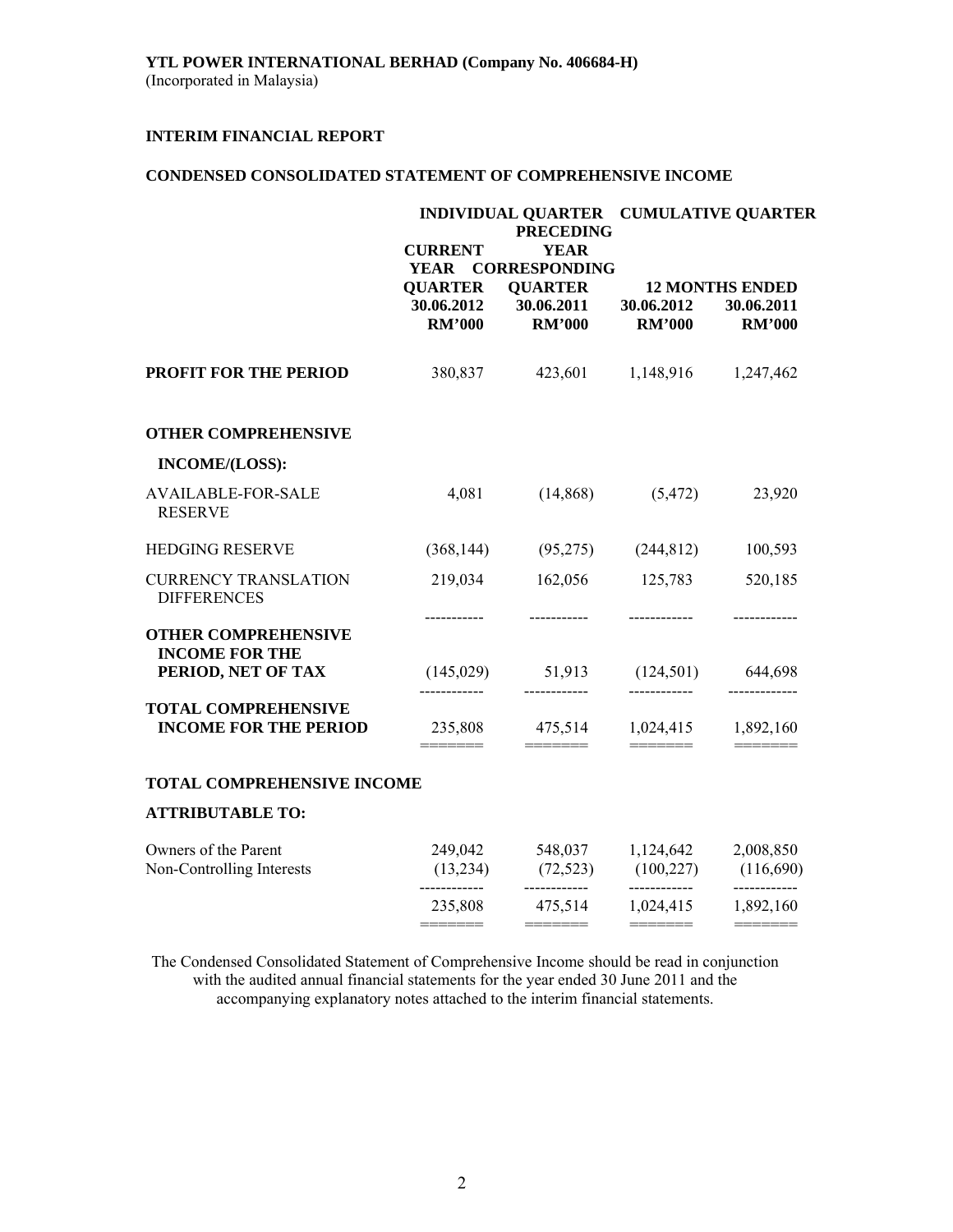## **CONDENSED CONSOLIDATED STATEMENT OF FINANCIAL POSITION**

|                                                                          | <b>UNAUDITED</b> | <b>AUDITED</b>                          |
|--------------------------------------------------------------------------|------------------|-----------------------------------------|
|                                                                          | As at            | As at                                   |
|                                                                          | 30.06.2012       | 30.6.2011                               |
|                                                                          | <b>RM'000</b>    | <b>RM'000</b>                           |
| <b>ASSETS</b>                                                            |                  |                                         |
| <b>Non-Current Assets</b>                                                |                  |                                         |
| Property, Plant and Equipment                                            | 17,208,431       | 16,662,340                              |
| <b>Intangible Assets</b>                                                 | 6,657,788        | 6,484,398                               |
| <b>Associated Companies</b>                                              | 1,869,022        | 1,138,020                               |
| Investments                                                              | 180,857          | 745,976                                 |
| Receivables, deposits and prepayments                                    | 65,690           | 42,228                                  |
| <b>Derivative Financial Instruments</b>                                  | 3,797            | 2,611<br>---------------                |
|                                                                          | 25,985,585       | 25,075,573                              |
| <b>Current Assets</b>                                                    | --------------   |                                         |
| Inventories                                                              | 543,360          | 532,380                                 |
| Receivables, Deposits and Prepayments                                    |                  | 2,625,400 2,363,178                     |
| Derivative Financial Instruments                                         | 75,856           | 95,904                                  |
| Deposits, Cash and Bank Balances                                         | 9,617,961        | 7,178,749                               |
|                                                                          | --------------   | --------------<br>12,862,577 10,170,211 |
| <b>TOTAL ASSETS</b>                                                      | 38,848,162       | <br>35, 245, 784                        |
| <b>EQUITY AND LIABILITIES</b>                                            | ========         |                                         |
| Share Capital                                                            | 3,664,128        | 3,639,497                               |
| Reserves                                                                 | 5,888,951        | 4,993,754                               |
| Treasury Shares, at cost                                                 | (119, 972)       | (119, 972)                              |
|                                                                          | 9,433,107        | --------------                          |
| Equity attributable to Owners of the Parent<br>Non-Controlling Interests | 340,364          | 8,513,279<br>(121,980)                  |
|                                                                          | --------------   | ------------                            |
| <b>TOTAL EQUITY</b>                                                      | 9,773,471        | 8,391,299                               |
|                                                                          |                  |                                         |

The Condensed Consolidated Statement of Financial Position should be read in conjunction with the audited annual financial statements for the year ended 30 June 2011 and the accompanying explanatory notes attached to the financial statements.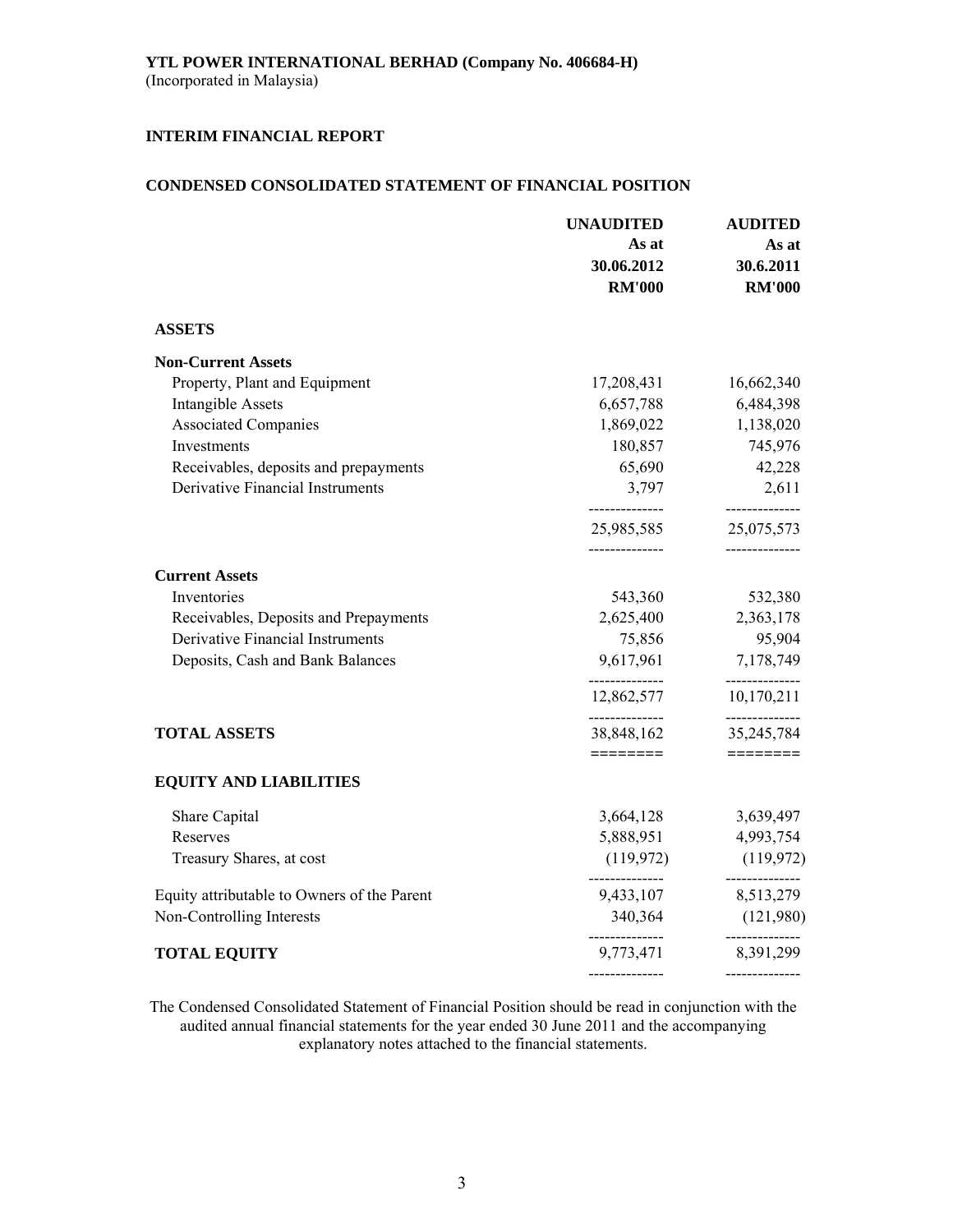## **CONDENSED CONSOLIDATED STATEMENT OF FINANCIAL POSITION – Continued**

|                                       | <b>UNAUDITED</b>              | <b>AUDITED</b>               |  |
|---------------------------------------|-------------------------------|------------------------------|--|
|                                       | As at                         | As at                        |  |
|                                       | 30.06.2012                    | 30.6.2011                    |  |
|                                       | <b>RM'000</b>                 | <b>RM'000</b>                |  |
| <b>LIABILITIES</b>                    |                               |                              |  |
| <b>Non-Current Liabilities</b>        |                               |                              |  |
| <b>Deferred Taxation</b>              | 2,430,235                     | 2,538,545                    |  |
| <b>Bonds</b>                          | 6,942,581                     | 7,816,189                    |  |
| <b>Borrowings</b>                     | 6,745,391                     | 6,799,405                    |  |
| Deferred Income                       | 429,942                       | 256,834                      |  |
| Provision For Liabilities and Charges | 127,898                       | 132,770                      |  |
| Derivative Financial Instruments      | 29,908                        | 19,989                       |  |
| Payables                              | 30,170                        | 25,877                       |  |
|                                       | ---------------<br>16,736,125 | ------------<br>17,589,609   |  |
| <b>Current Liabilities</b>            |                               |                              |  |
| Payables and Accrued Expenses         | 2,481,639                     | 2,428,083                    |  |
| Provision for Liabilities and Charges | 772                           | 21,031                       |  |
| Derivative Financial Instruments      | 300,218                       | 94,152                       |  |
| Taxation                              | 257,554                       | 239,337                      |  |
| Borrowings                            | 9,298,383                     | 6,482,273                    |  |
|                                       | --------------<br>12,338,566  | ------------<br>9,264,876    |  |
| <b>TOTAL LIABILITIES</b>              | --------------<br>29,074,691  | ------------<br>26,854,485   |  |
| <b>TOTAL EQUITY AND LIABILITIES</b>   | 38,848,162                    | --------------<br>35,245,784 |  |
|                                       | ========                      |                              |  |
| Net Assets Per 50 Sen Share (RM)      | 1.30                          | 1.18                         |  |
|                                       |                               | $==$                         |  |

The Condensed Consolidated Statement of Financial Position should be read in conjunction with the audited annual financial statements for the year ended 30 June 2011 and the accompanying explanatory notes attached to the financial statements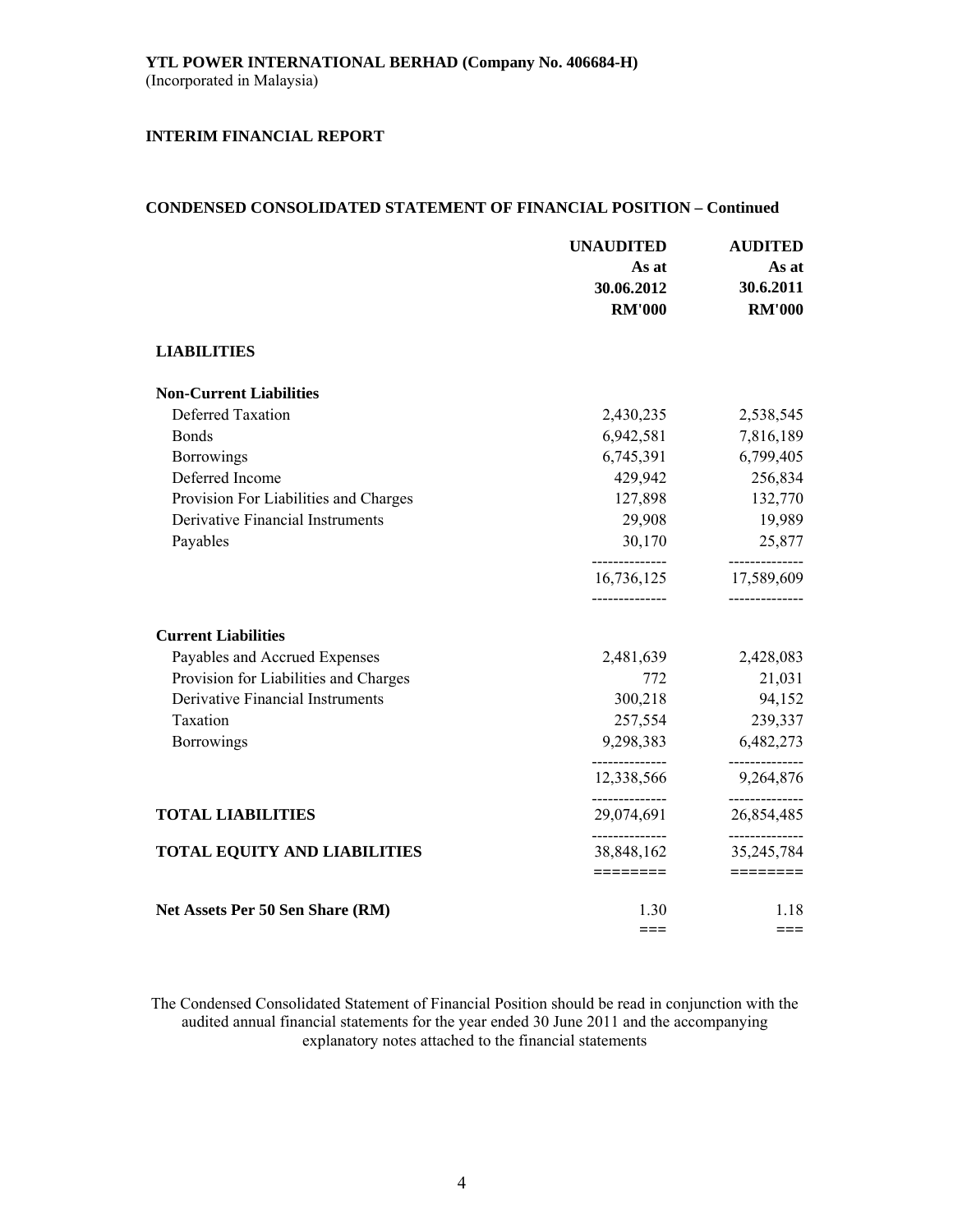# **YTL POWER INTERNATIONAL BERHAD (Company No. 406684-H)**

(Incorporated in Malaysia)

### **INTERIM FINANCIAL REPORT**

## **CONDENSED CONSOLIDATED STATEMENT OF CHANGES IN EQUITY FOR THE FINANCIAL YEAR ENDED 30 JUNE 2012**

|                                                         | ---------------------- Attributable to Owners of the Parent ------------------- |                                          |                                                              |                                                   |                                                     |                               |                                                                 |                                                |
|---------------------------------------------------------|---------------------------------------------------------------------------------|------------------------------------------|--------------------------------------------------------------|---------------------------------------------------|-----------------------------------------------------|-------------------------------|-----------------------------------------------------------------|------------------------------------------------|
|                                                         | <b>Share</b><br>Capital<br><b>RM'000</b>                                        | <b>Share</b><br>Premium<br><b>RM'000</b> | <b>Merger</b><br>& Other<br><b>Reserves</b><br><b>RM'000</b> | <b>Treasury</b><br><b>Shares</b><br><b>RM'000</b> | <b>Retained</b><br><b>Earnings</b><br><b>RM'000</b> | <b>Total</b><br><b>RM'000</b> | Non-<br><b>Controlling</b><br><b>Interests</b><br><b>RM'000</b> | <b>Total</b><br><b>Equity</b><br><b>RM'000</b> |
| At 1 July 2011                                          | 3,639,497                                                                       | 2,976,340                                | (3,083,561)                                                  | (119,972)                                         | 5,100,975                                           | 8,513,279                     | (121,980)                                                       | 8,391,299                                      |
| Profit/(Loss) for the period                            |                                                                                 |                                          |                                                              | $\overline{\phantom{a}}$                          | 1,229,934                                           | 1,229,934                     | (81,018)                                                        | 1,148,916                                      |
| Other comprehensive income                              |                                                                                 |                                          | (105, 292)                                                   |                                                   |                                                     | (105, 292)                    | (19,209)                                                        | (124, 501)                                     |
| Total comprehensive income/(loss) for the period        |                                                                                 |                                          | (105, 292)                                                   |                                                   | 1,229,934                                           | 1,124,642                     | (100, 227)                                                      | 1,024,415                                      |
| Changes in ownership interest in a subsidiary           |                                                                                 |                                          | (19,994)                                                     | $\overline{\phantom{a}}$                          | 145,282                                             | 125,288                       | 362,571                                                         | 487,859                                        |
| Issue of share capital                                  | 24,631                                                                          | 60,125                                   | (7,255)                                                      |                                                   |                                                     | 77,501                        |                                                                 | 77,501                                         |
| Share capital by subsidiary to Non Controlling Interest |                                                                                 |                                          |                                                              |                                                   |                                                     |                               | 200,000                                                         | 200,000                                        |
| Dividend paid – For the year ended 30 June 2011         |                                                                                 |                                          |                                                              | $\overline{\phantom{a}}$                          | (136,209)                                           | (136,209)                     | $\overline{\phantom{a}}$                                        | (136,209)                                      |
| $-$ For the year ending 30 June 2012                    |                                                                                 |                                          |                                                              | $\blacksquare$                                    | (272, 575)                                          | (272, 575)                    | $\blacksquare$                                                  | (272, 575)                                     |
| Provision for share options                             |                                                                                 | $\overline{\phantom{0}}$                 | 1,181                                                        |                                                   |                                                     | 1,181                         |                                                                 | 1,181                                          |
| Share options lapsed                                    |                                                                                 |                                          | (10,099)                                                     | $\blacksquare$                                    | 10,099                                              |                               |                                                                 |                                                |
| Warrants reserve                                        |                                                                                 | 917                                      | (917)                                                        |                                                   |                                                     |                               |                                                                 |                                                |
| At 30 June 2012                                         | 3,664,128                                                                       | 3,037,382<br>=======                     | (3,225,937)                                                  | (119, 972)<br>========                            | 6,077,506<br>========                               | 9,433,107<br>========         | 340,364<br>=======                                              | 9,773,471                                      |

The Condensed Consolidated Statement of Changes in Equity should be read in conjunction with the audited annual financial statements for the year ended 30 June 2011 and the accompanying explanatory notes attached to the interim financial statements.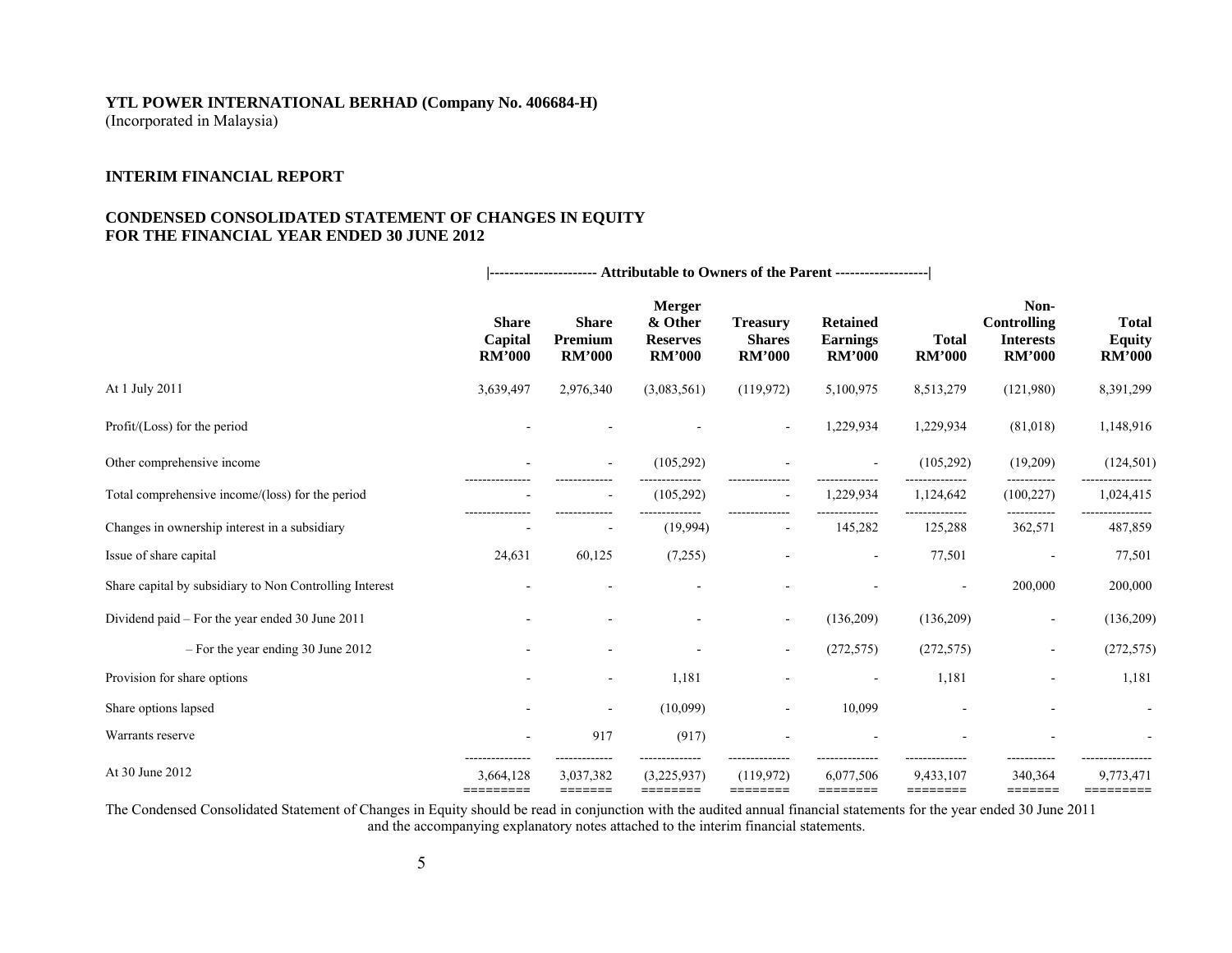#### **YTL POWER INTERNATIONAL BERHAD (Company No. 406684-H)**  (Incorporated in Malaysia)

#### **INTERIM FINANCIAL REPORT**

#### **CONDENSED CONSOLIDATED STATEMENT OF CHANGES IN EQUITY FOR THE FINANCIAL YEAR ENDED 30 JUNE 2011**

|                                                             | --------------------- Attributable to Owners of the Parent ------------------- |                                          |                                                              |                                                   |                                                     |                               |                                                                 |                                                |
|-------------------------------------------------------------|--------------------------------------------------------------------------------|------------------------------------------|--------------------------------------------------------------|---------------------------------------------------|-----------------------------------------------------|-------------------------------|-----------------------------------------------------------------|------------------------------------------------|
|                                                             | <b>Share</b><br>Capital<br><b>RM'000</b>                                       | <b>Share</b><br>Premium<br><b>RM'000</b> | <b>Merger</b><br>& Other<br><b>Reserves</b><br><b>RM'000</b> | <b>Treasury</b><br><b>Shares</b><br><b>RM'000</b> | <b>Retained</b><br><b>Earnings</b><br><b>RM'000</b> | <b>Total</b><br><b>RM'000</b> | Non-<br><b>Controlling</b><br><b>Interests</b><br><b>RM'000</b> | <b>Total</b><br><b>Equity</b><br><b>RM'000</b> |
| At 1 July 2010                                              | 3,623,273                                                                      | 2,942,668                                | (3,694,109)                                                  | (119,967)                                         | 4,458,201                                           | 7,210,066                     |                                                                 | 7,210,066                                      |
| Adoption of new accounting policy                           |                                                                                |                                          | (36,711)                                                     |                                                   | (44, 922)                                           | (81, 633)                     |                                                                 | (81, 633)                                      |
| At 1 July 2010, as restated                                 | 3,623,273                                                                      | 2,942,668                                | (3,730,820)                                                  | (119, 967)                                        | 4,413,279                                           | 7,128,433                     |                                                                 | 7,128,433                                      |
| Profit/(loss) for the year                                  |                                                                                |                                          |                                                              | $\overline{\phantom{a}}$                          | 1,364,168                                           | 1,364,168                     | (116,706)                                                       | 1,247,462                                      |
| Other comprehensive income                                  |                                                                                |                                          | 644,682                                                      |                                                   |                                                     | 644,682                       | 16                                                              | 644,698                                        |
| Total comprehensive income/(loss) for the year              |                                                                                |                                          | 644,682                                                      |                                                   | 1,364,168                                           | 2,008,850                     | (116,690)                                                       | 1,892,160                                      |
| Non-Controlling Interests arising from business combination |                                                                                |                                          |                                                              |                                                   |                                                     |                               | (5,290)                                                         | (5,290)                                        |
| Shares repurchased                                          |                                                                                |                                          |                                                              | (5)                                               |                                                     | (5)                           |                                                                 | (5)                                            |
| Issue of share capital                                      | 16,224                                                                         | 31,901                                   | (1, 455)                                                     |                                                   |                                                     | 46,670                        |                                                                 | 46,670                                         |
| Dividend paid - For the year ended 30 June 2010             |                                                                                |                                          |                                                              | $\overline{\phantom{a}}$                          | (135, 238)                                          | (135, 238)                    | $\blacksquare$                                                  | (135, 238)                                     |
| - For the year ended 30 June 2011                           |                                                                                |                                          |                                                              |                                                   | (405, 845)                                          | (405, 845)                    |                                                                 | (405, 845)                                     |
| Dividends declared - For the year ended 30 June 2011        |                                                                                |                                          |                                                              |                                                   | (135, 418)                                          | (135, 418)                    |                                                                 | (135, 418)                                     |
| Provision for share options                                 |                                                                                |                                          | 5,832                                                        |                                                   |                                                     | 5,832                         |                                                                 | 5,832                                          |
| Warrant reserve                                             |                                                                                | 1,771                                    | (1,771)                                                      |                                                   |                                                     |                               |                                                                 |                                                |
| Share option lapsed                                         |                                                                                |                                          | (29)                                                         |                                                   | 29                                                  |                               |                                                                 |                                                |
| At 30 June 2011                                             | 3,639,497                                                                      | 2,976,340                                | (3,083,561)                                                  | (119,972)                                         | 5,100,975                                           | 8,513,279                     | (121,980)                                                       | 8,391,299                                      |

The Condensed Consolidated Statement of Changes in Equity should be read in conjunction with the audited annual financial statements for the year ended 30 June 2011 and the accompanying explanatory notes attached to the interim financial statements.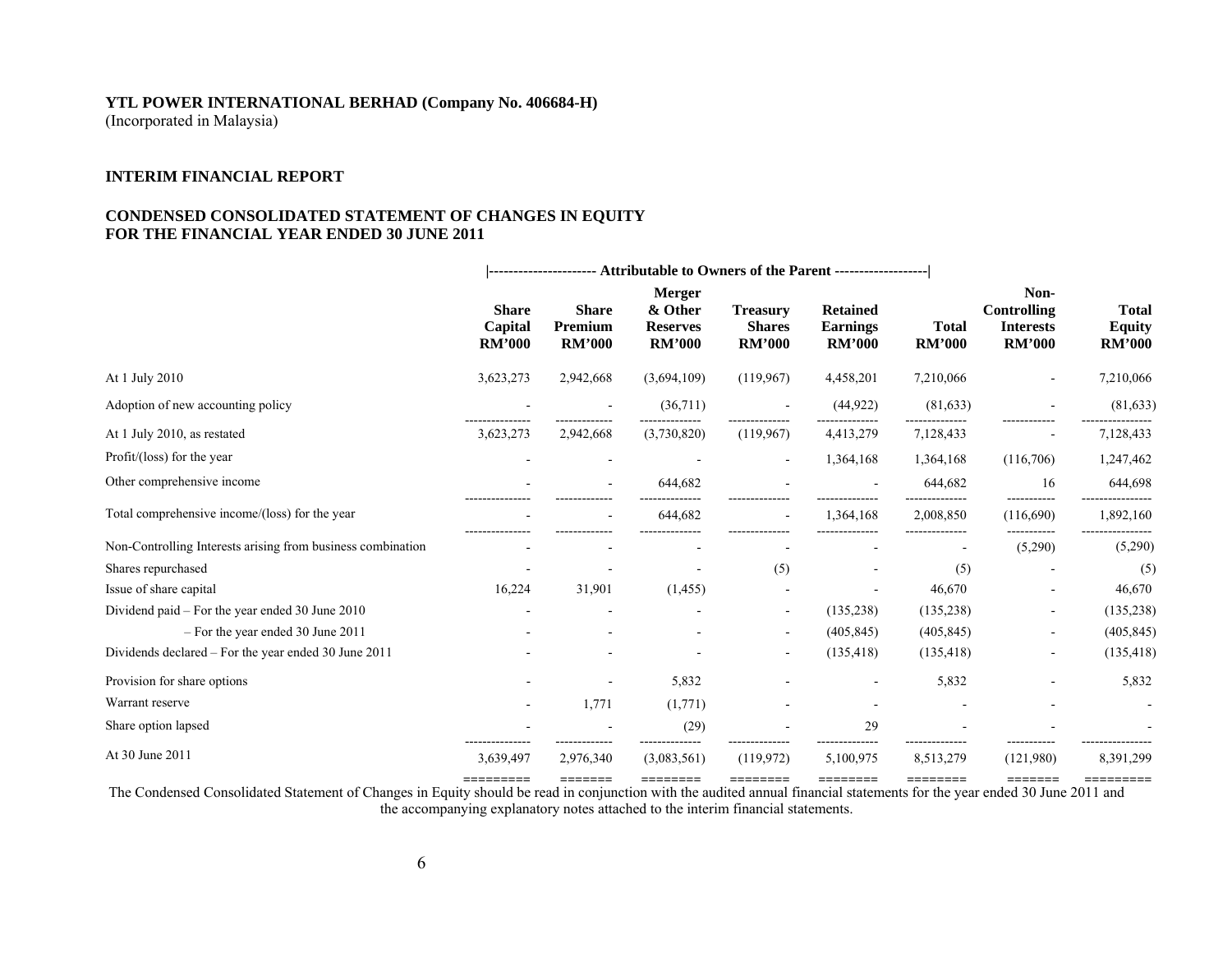## **CONDENSED CONSOLIDATED STATEMENT OF CASH FLOWS FOR THE FINANCIAL YEAR ENDED 30 JUNE 2012**

|                                                                        | <b>CURRENT</b>                              | <b>PRECEDING</b><br>YEAR<br><b>CORRESPONDING</b> |
|------------------------------------------------------------------------|---------------------------------------------|--------------------------------------------------|
|                                                                        | YEAR-TO-DATE<br>30.06.2012<br><b>RM'000</b> | <b>PERIOD</b><br>30.06.2011<br><b>RM'000</b>     |
| <b>Cash flows from operating activities</b>                            |                                             |                                                  |
| Profit for the period<br>Adjustment for:                               | 1,148,916                                   | 1,247,462                                        |
| Depreciation of property, plant and equipment                          | 1,160,511                                   | 987,958                                          |
| Fair value changes of investments                                      | 18,631                                      | (27,656)                                         |
| Interest expense                                                       | 821,348                                     | 847,495                                          |
| Interest income                                                        | (24, 392)                                   | (13,756)                                         |
| Provision for retirement benefits                                      | 79,202                                      | 29,413                                           |
| Provision for liabilities and charges                                  | 2,323                                       | 3,705                                            |
| Share of results of associated companies                               | (288, 041)                                  | (286, 812)                                       |
| Taxation                                                               | 234,036                                     | 309,444                                          |
| Unrealised (gain)/loss on foreign exchange                             | (4,795)                                     | 18,016                                           |
| Gain in de-recognition of financial assets                             | (81,706)                                    |                                                  |
| Provision for impairment of receivables                                | 47,810                                      | 21,642                                           |
| Other non-cash items                                                   | 17,242                                      | 14,945                                           |
|                                                                        | 3,131,085                                   | 3,151,856                                        |
| Changes in working capital:<br>Inventories                             |                                             |                                                  |
|                                                                        | (14, 729)                                   | 76,113<br>(151,030)                              |
| Receivables, deposits and prepayments<br>Payables and accrued expenses | (198, 605)                                  |                                                  |
|                                                                        | 304,052                                     | (7,915)                                          |
| Cash generated from operations                                         | 3,221,803                                   | 3,069,024                                        |
| Interest paid                                                          | (613, 470)                                  | (640, 256)                                       |
| Tax paid                                                               | (382, 576)                                  | (299,097)                                        |
| Payment to retirement benefit scheme                                   | (92, 496)                                   | (95, 534)                                        |
| Net cash flow from operating activities                                | 2,133,261                                   | 2,034,137                                        |
| <b>Cash flows from investing activities</b>                            |                                             |                                                  |
| Dividends received                                                     | 161,611                                     | 89,905                                           |
| Grants received                                                        | 26,709                                      | 25,650                                           |
| Interest received                                                      | 19,384                                      | 13,265                                           |
| Acquisition of associated company                                      | (15,751)                                    | (40, 664)                                        |
| Purchase of property, plant and equipment                              | (1,320,283)                                 | (1,324,241)                                      |
| Other investing activities                                             | 1,353                                       | (17,793)                                         |
| Net cash flow used in investing activities                             | -----------<br>(1,126,977)                  | -----------<br>(1,253,878)                       |
|                                                                        |                                             |                                                  |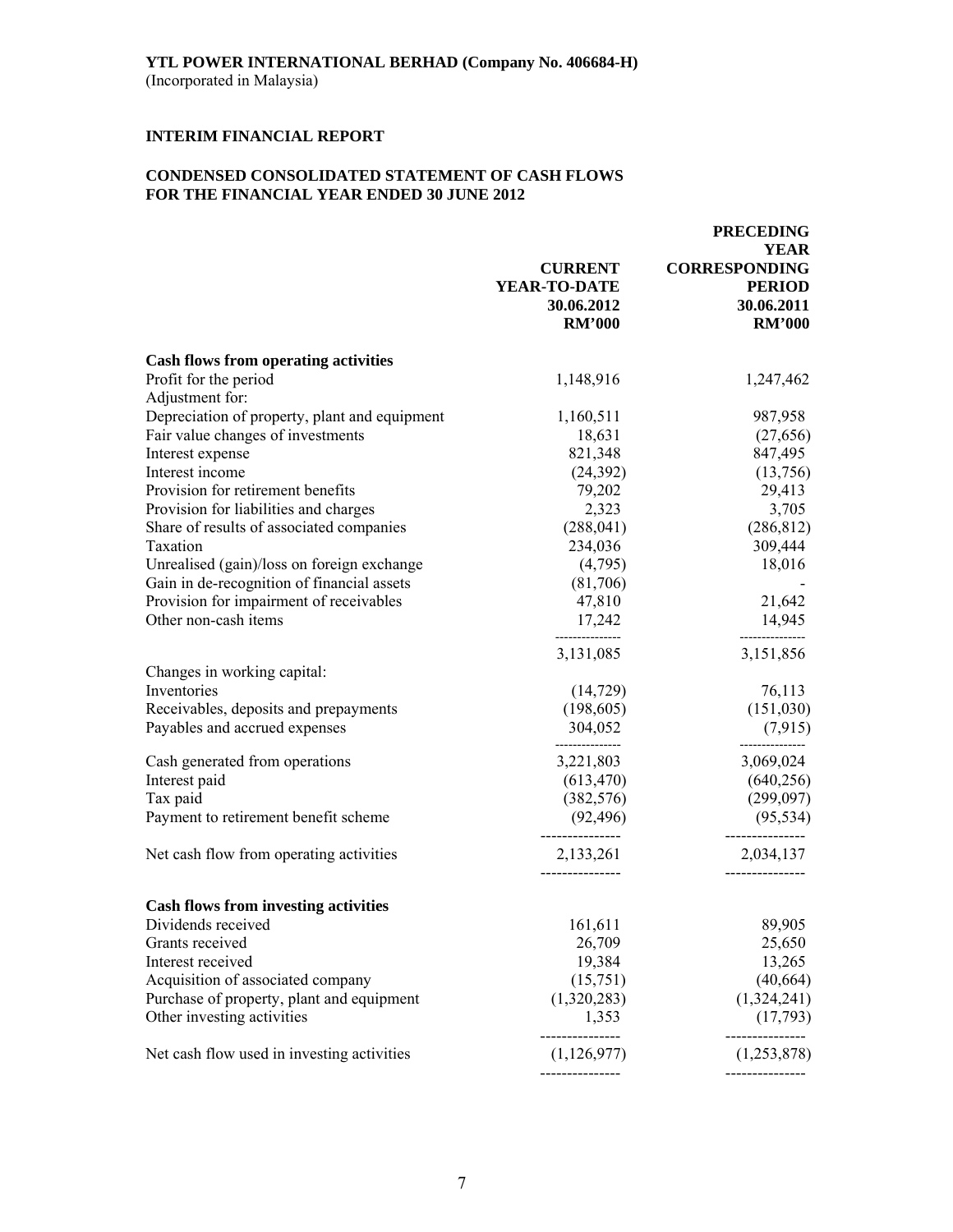## **CONDENSED CONSOLIDATED STATEMENT OF CASH FLOWS FOR THE FINANCIAL YEAR ENDED 30 JUNE 2012 -- Continued**

|                                                                 |                                                               | <b>PRECEDING</b>                                                                    |
|-----------------------------------------------------------------|---------------------------------------------------------------|-------------------------------------------------------------------------------------|
|                                                                 | <b>CURRENT</b><br>YEAR-TO-DATE<br>30.06.2012<br><b>RM'000</b> | <b>YEAR</b><br><b>CORRESPONDING</b><br><b>PERIOD</b><br>30.06.2011<br><b>RM'000</b> |
| <b>Cash flows from financing activities</b>                     |                                                               |                                                                                     |
| Dividends paid                                                  | (586, 154)                                                    | (810,693)                                                                           |
| Proceeds from borrowings                                        | 11,946,396                                                    | 3,698,282                                                                           |
| Proceeds from issue of shares                                   | 77,501                                                        | 48,124                                                                              |
| Repayment of borrowings                                         | (8,466,227)                                                   | (3,308,319)                                                                         |
| Disposal of subsidiaries' interest to Non-Controlling Interests | 545,167                                                       |                                                                                     |
| Redemption of bond                                              | (2,200,000)                                                   | (834,330)                                                                           |
| Other financing activities                                      | (9,756)                                                       | (601)                                                                               |
| Net cash flow from/(used in) financing activities               | 1,306,927                                                     | (1,207,537)                                                                         |
|                                                                 |                                                               |                                                                                     |
| Net changes in cash and cash equivalents                        | 2,313,211                                                     | (427, 278)                                                                          |
| Effects of exchange rate changes                                | 98,222                                                        | 231,871                                                                             |
| Cash and cash equivalents at beginning of the period            | 7,131,314                                                     | 7,326,721                                                                           |
| Cash and cash equivalents at end of the period [Note a]         | 9,542,747                                                     | 7,131,314                                                                           |
|                                                                 | ========                                                      |                                                                                     |

## *[Note a]*

Cash and cash equivalents at the end of the period comprise:

|                                                                         | <b>RM'000</b> | <b>RM'000</b> |
|-------------------------------------------------------------------------|---------------|---------------|
| Fixed deposits                                                          | 9,309,973     | 6,768,272     |
| Cash and bank balances                                                  | 307,988       | 410,477       |
| Bank overdrafts<br>(included within short term borrowings in [Note B9]) | (75,214)      | (47, 435)     |
|                                                                         | 9,542,747     | 7,131,314     |
|                                                                         |               |               |

The Condensed Consolidated Statement of Cash Flows should be read in conjunction with the audited annual financial statements for the year ended 30 June 2011 and the accompanying explanatory notes attached to the interim financial statements.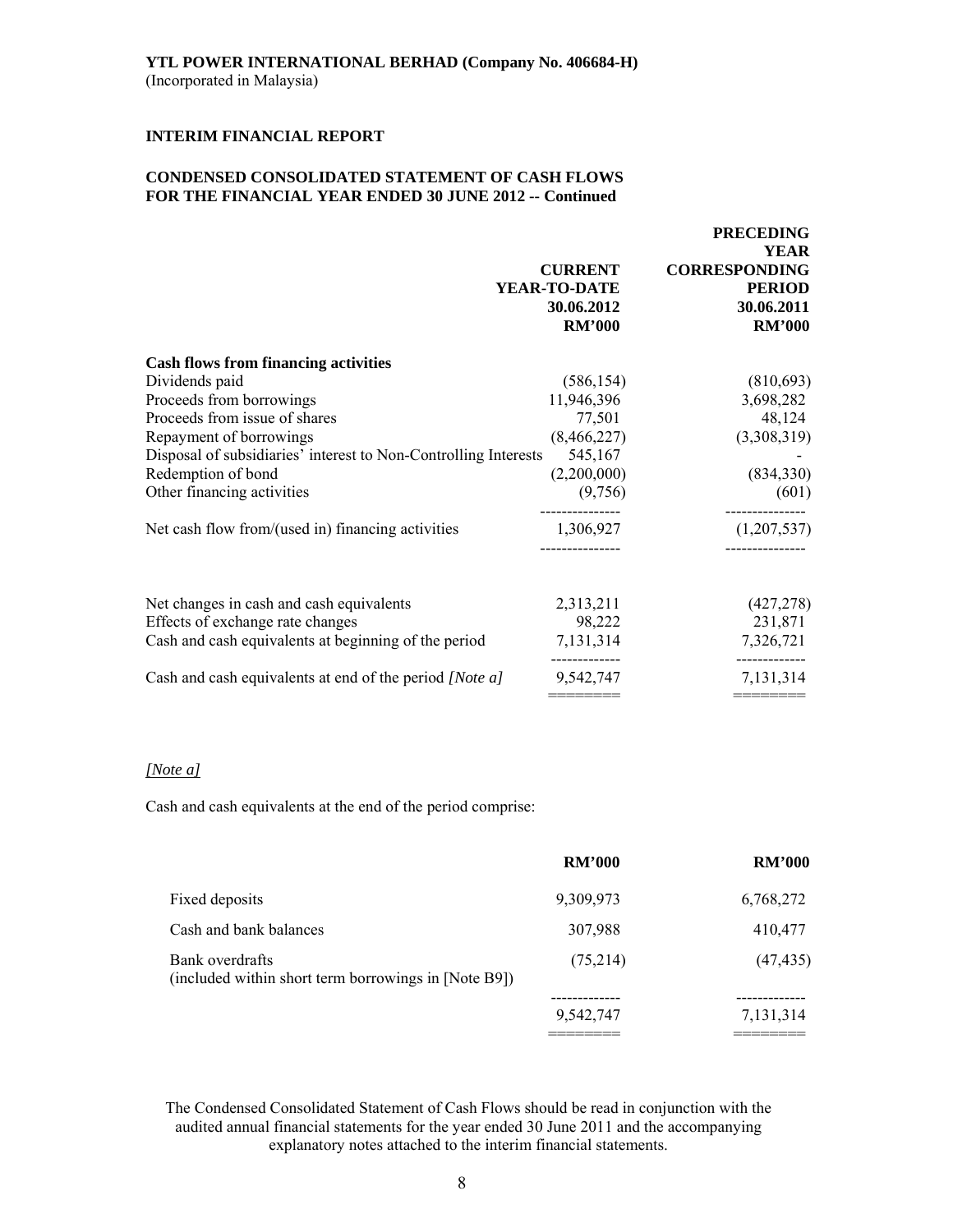## **INTERIM FINANCIAL REPORT**

## **PART A – EXPLANATORY NOTES PURSUANT TO FRS 134**

The interim financial report should be read in conjunction with the audited annual financial statements of the Group for the year ended 30 June 2011.

## **A1. Accounting Policies and Methods of Computation**

The interim financial report is unaudited and has been prepared in accordance with Financial Reporting Standard ("FRS") 134: "Interim Financial Reporting" and Chapter 9, part K paragraph 9.22 of the Main Market Listing Requirements of the Bursa Malaysia Securities Berhad ("Bursa Securities").

The explanatory notes contained herein provide an explanation of the events and transactions that are significant to the understanding of the changes in the financial position and performance of the Group since the financial year ended 30 June 2011.

The accounting policies and methods of computation adopted by the Group in the interim financial statements are consistent with those adopted in the latest audited annual financial statements.

The adoption of amendments to FRSs and Interpretation Committee ("IC") interpretations which were effective for financial period beginning on or after 1 July 2011 do not have significant financial impact on the Group.

## **A2. Seasonality or Cyclicality of Operations**

 The business operations of the Group are not materially affected by any seasonal or cyclical factor.

#### **A3. Unusual Items**

 During the current financial quarter, there was no item of an unusual nature that affects the assets, liabilities, equity, net income or cash flows of the Group.

#### **A4. Changes in Estimates of Amounts Reported**

 There was no significant change to estimate of amount reported in prior interim periods or prior financial years.

## **A5. Changes in Debt and Equity Securities**

 The numbers of ordinary shares of RM0.50 each issued during the current financial quarter and financial year to date pursuant to the exercise of Warrants 2008/2018 were 3,759,848 and 9,174,791 respectively at a weighted average exercise price of RM1.21 per share.

 During the financial year to date, 40,087,750 ordinary shares of RM0.50 each was issued pursuant to the exercise of employees' share options granted under the Company's Employees Share Option Scheme at a weighted average exercise price of RM1.66 per share.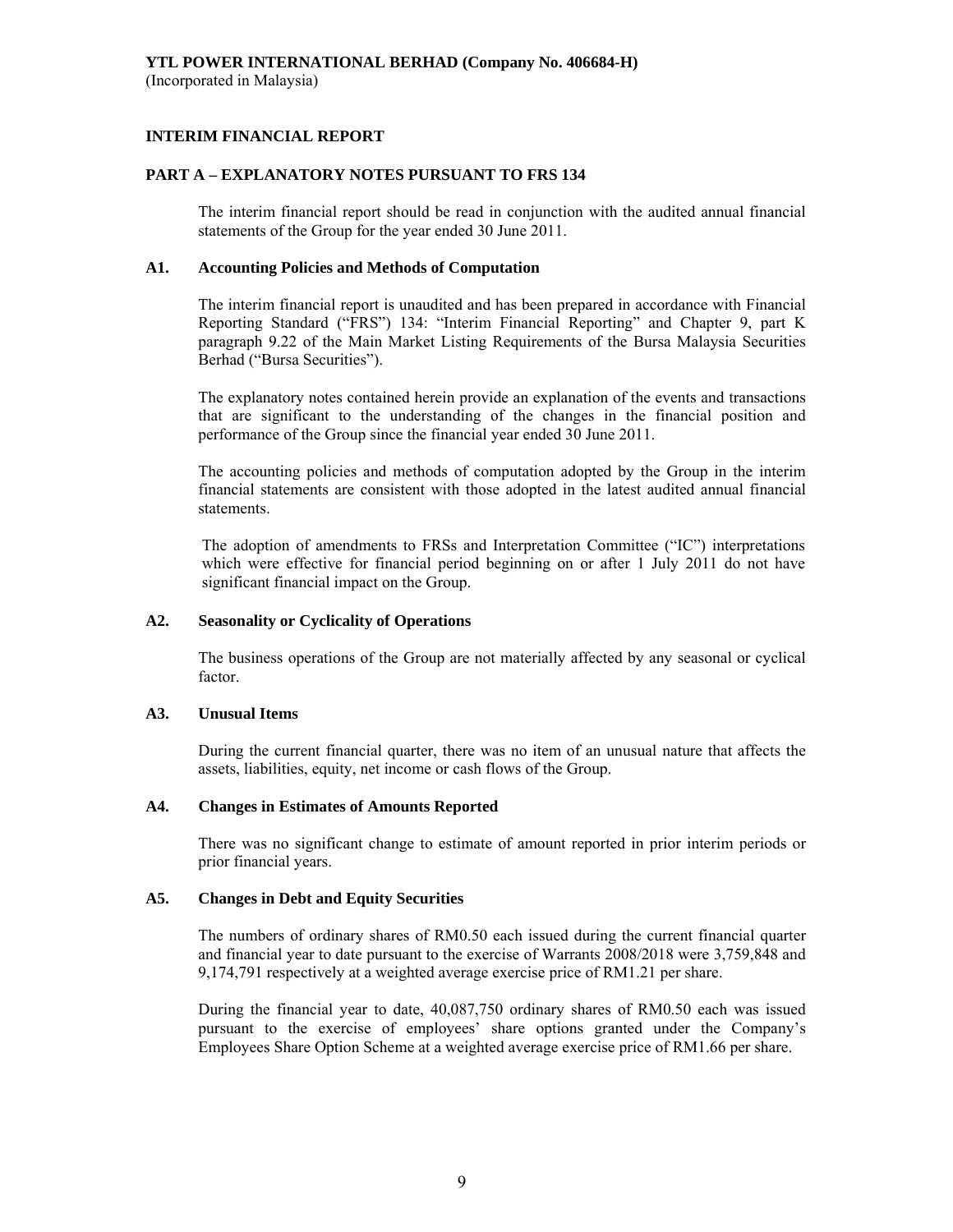## **INTERIM FINANCIAL REPORT**

#### **Notes – continued**

 A total of 200 ordinary shares of RM0.50 each were repurchased from the open market for a total consideration of RM457 for the current financial year to date. The share buy back transactions were financed by internally generated funds. The shares purchased are being held as treasury shares. As at 30 June 2012, the number of treasury shares held were 56,724,945 ordinary shares of RM0.50 each.

 On 25 August 2011, the Company issued RM2.2 billion in medium term notes ("MTNs") pursuant to an MTN programme with a nominal value of up to RM5.0 billion, the proceeds of which were utilised on the same date to undertake an early redemption and cancellation of the Company's outstanding RM2.2 billion 3.0% Redeemable Non-Guaranteed Bonds due 2013.

 An MTN of RM464.5 million and RM1,084.5 million was fully settled during the current financial quarter and financial year to date.

On 24 January 2012, a subsidiary company issued GBP200 million Guaranteed Bonds due on 24 September 2021 at an interest rate of 4.000% per annum. The net proceeds of the issuance will be utilised to finance capital expenditure.

The outstanding debts are as disclosed in Note B9.

## **A6. Dividends Paid**

The following dividends were paid during the financial year under review:

- (i) A third interim tax exempt dividend of 3.75% or 1.875 sen per ordinary share of 50 sen each amounting to RM135,417,595 in respect of the financial year ended 30 June 2011 was paid on 15 July 2011.
- (ii) A fourth interim tax exempt dividend of 3.75% or 1.875 sen per ordinary share of 50 sen each amounting to RM136,208,794 in respect of the financial year ended 30 June 2011 was paid on 24 November 2011.
- (iii) A first interim tax exempt dividend of 3.75% or 1.875 sen per ordinary share of 50 sen each amounting to RM136,268,902 in respect of the financial year ended 30 June 2012 was paid on 13 January 2012.
- (iv) A second interim tax exempt dividend of 1.875% or 0.9375 sen per ordinary share of 50 sen each amounting to RM68,135,398 in respect of the financial year ended 30 June 2012 was paid on 30 March 2012.
- (v) A third interim tax exempt dividend of 1.875% or 0.9375 sen per ordinary share of 50 sen each amounting to RM68,170,558 in respect of the financial year ended 30 June 2012 was paid on 27 June 2012.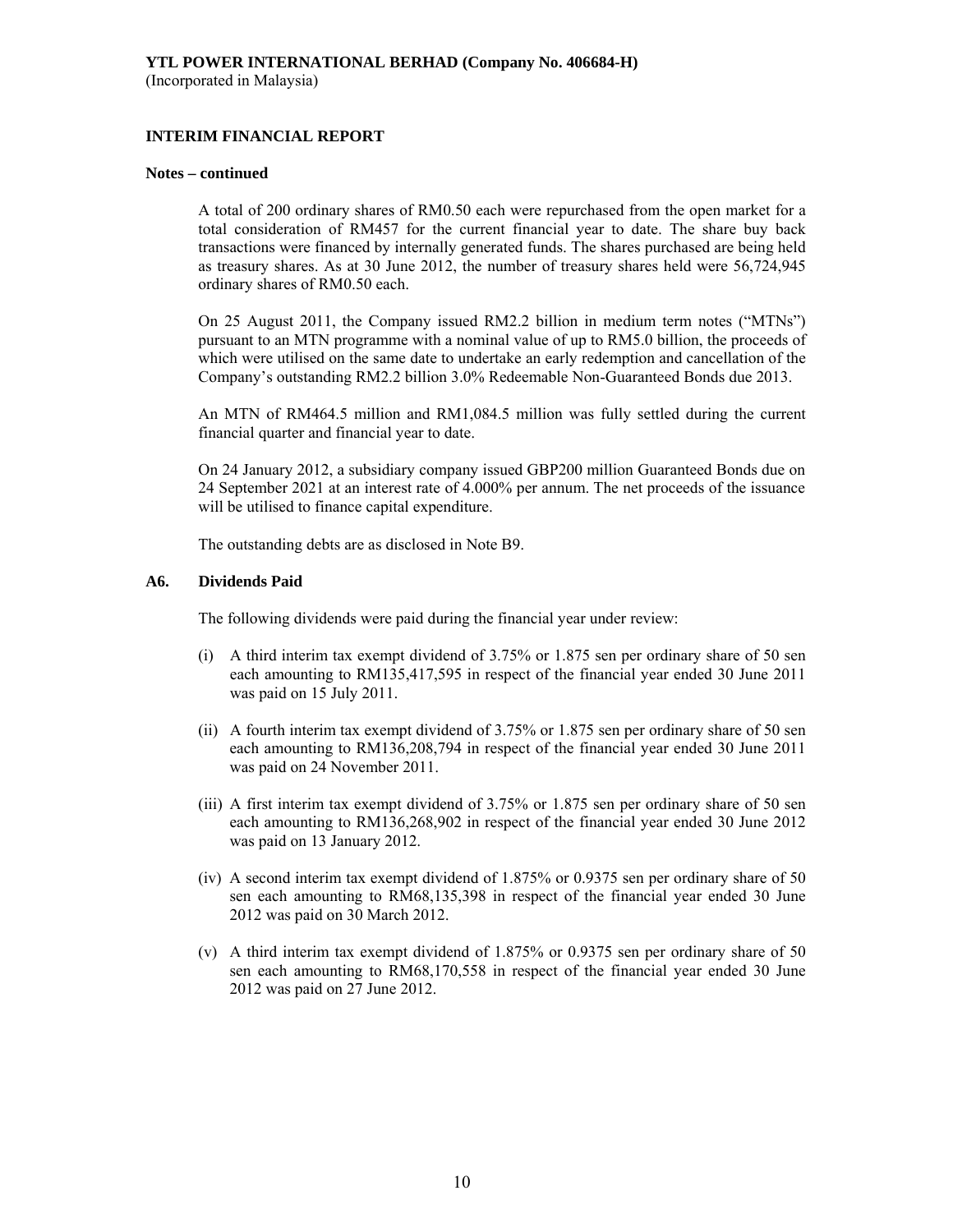## **INTERIM FINANCIAL REPORT**

#### **Notes – continued**

#### **A7. Segment Information**

The Group has five reportable segments as described below:

- a) Power generation (Contracted)
- b) Multi utilities business (Merchant)
- c) Water and sewerage
- d) Mobile broadband network
- e) Investment holding and other businesses

 Management monitors the operating results of business segments separately for the purpose of making decisions about resources to be allocated and of assessing performance.

Segment information for the financial year ended 30 June 2012:

|                                          | <b>Power</b><br>generation<br>(Contracted)<br><b>RM'000</b> | Multi<br>utilities<br><b>business</b><br>(Merchant)<br><b>RM'000</b> | Water &<br>sewerage<br><b>RM'000</b> | Mobile<br><b>broadband</b><br>network<br><b>RM'000</b> | <b>Investment</b><br>holding &<br>other<br><b>businesses</b><br><b>RM'000</b> | Group<br><b>RM'000</b> |
|------------------------------------------|-------------------------------------------------------------|----------------------------------------------------------------------|--------------------------------------|--------------------------------------------------------|-------------------------------------------------------------------------------|------------------------|
| <b>External</b><br>Revenue               | 1,155,417                                                   | 11,999,044                                                           | 2,396,160                            | 227,139                                                | 98.431                                                                        | 15,876,191             |
| Inter-segment<br><b>Revenue</b>          | 3,691                                                       |                                                                      |                                      | 565                                                    | 2,428,730                                                                     | 2,432,986              |
| Segment<br>profit / (loss)<br>before tax | 288,167                                                     | 725.242                                                              | 597.812                              | (309.774)                                              | 81.505                                                                        | 1,382,952              |

Segment information for the financial year ended 30 June 2011:

|                                               | <b>Power</b><br>generation<br>(Contracted)<br><b>RM'000</b> | Multi<br>utilities<br>business<br>(Merchant)<br><b>RM'000</b> | Water &<br>sewerage<br><b>RM'000</b> | Mobile<br>broadban<br>d network<br><b>RM'000</b> | <b>Investment</b><br>holding &<br>other<br><b>businesses</b><br><b>RM'000</b> | Group<br><b>RM'000</b> |
|-----------------------------------------------|-------------------------------------------------------------|---------------------------------------------------------------|--------------------------------------|--------------------------------------------------|-------------------------------------------------------------------------------|------------------------|
| <b>External</b><br>Revenue                    | 1,087,338                                                   | 11,149,547                                                    | 2,293,708                            | 26,603                                           | 105,363                                                                       | 14,662,559             |
| Inter-segment<br><b>Revenue</b>               |                                                             |                                                               |                                      | 298                                              | 1,296,796                                                                     | 1,297,094              |
| <b>Segment</b><br>profit/(loss)<br>before tax | 312,178                                                     | 884,119                                                       | 639,324                              | (280, 198)                                       | 1,483                                                                         | 1.556.906              |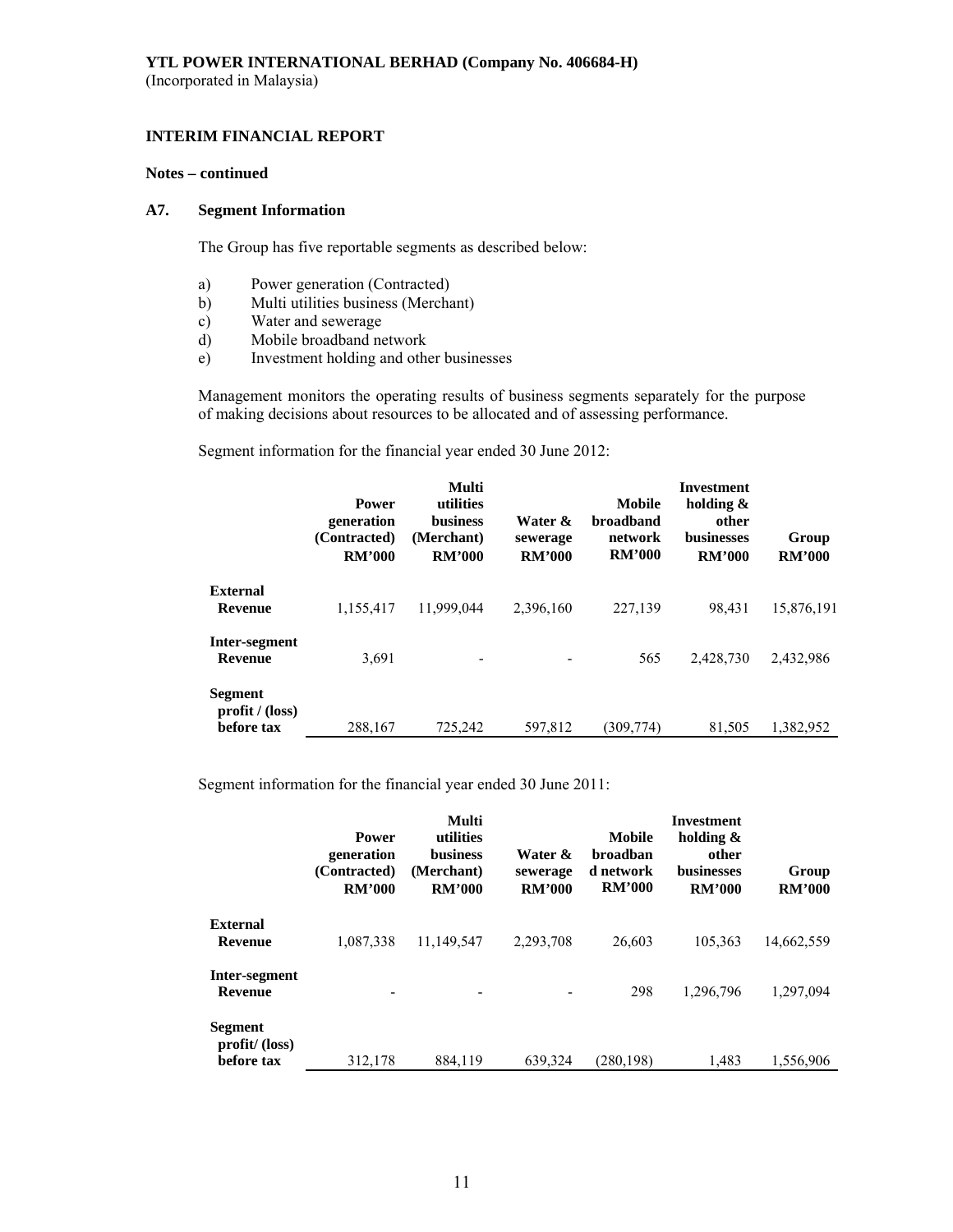#### **Notes – continued**

#### **A8. Events After the Interim Period**

There was no item, transaction or event of a material or unusual nature during the period from the end of the quarter under review to the date of this report.

#### **A9. Changes in the Composition of the Group**

 There were no changes in the composition of the Group for the current financial period, including business combinations, obtaining or losing control of subsidiaries and long-term investments, restructurings and discontinuing operations except for the followings

(i) On 7 July 2011, the Company together with YTL Jawa Power Holdings Limited, a wholly-owned subsidiary of the Company, entered into a share purchase agreement ("SPA") with Marubeni Corporation ("Marubeni") and Aster Power Holding B.V., a wholly-owned subsidiary of Marubeni, relating to the sale and purchase of 7,714 ordinary shares of EUR1.00 and certain Company Interests (as defined in the SPA) in YTL Jawa Power Holdings BV ("YTLJPH") representing 15/35 or 42.86% equity interests in YTLJPH.

 The sale was completed on 15 August 2011. Arising from the disposal, the effective interest in P.T. Jawa Power was reduced from 35% to 20%.

(ii) On 10 October 2011, the Company acquired 1 ordinary share in YTL Power Trading (Labuan) Ltd ("YTL Power Labuan") at USD1.00. As a result, YTL Power Labuan has become a wholly-owned subsidiary of the Company.

YTL Power Labuan was incorporated in the Federal Territory of Labuan with an issued and paid-up share capital of USD1.00 comprising one ordinary share. YTL Labuan will be principally involved in trading.

(iii) On 27 October 2011, YTL Communications (S) Pte Ltd ("YTL Comm (S)") was incorporated in the Republic of Singapore with an issued and paid-up share capital of SGD1.00 held by YTL Communications Sdn Bhd ("YTL Communications"), a 60% owned subsidiary of the Company. As a result, YTL Comm (S) became an indirect subsidiary of the Company.

YTL Comm (S) will be principally involved in the provision of software integration and technical services (inclusive of hardware, software and system maintenance).

(iv) On 31 January 2012, YTL Communications acquired two (2) ordinary shares of RM1.00 each in YTL Digital Sdn Bhd ("YTL Digital"), representing the entire issued and paid-up share capital of YTL Digital from YTL Energy Sdn Bhd, a whollyowned subsidiary of YTL Corporation Berhad ("YTL Corp"), at par value per share in cash. As a result, YTL Digital became an indirect subsidiary of the Company and remains an indirect subsidiary of YTL Corp.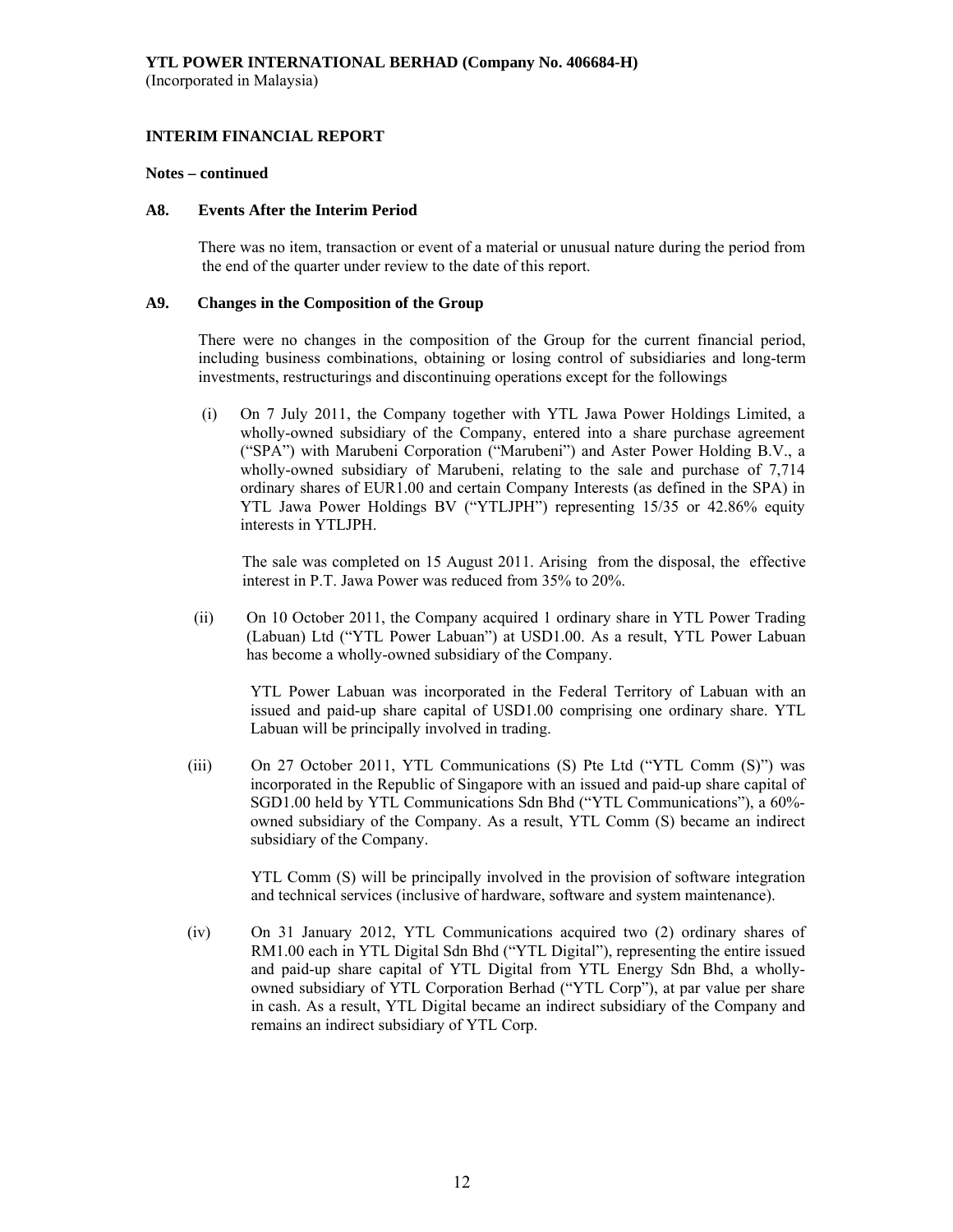## **INTERIM FINANCIAL REPORT**

#### **Notes – continued**

(v) On 1 April 2012, PowerSeraya Limited ("PowerSeraya"), an indirect wholly-owned subsidiary of the Company, transferred all its shares in the following subsidiaries to YTL PowerSeraya Pte Limited ("YTL PowerSeraya"), the holding company of PowerSeraya and an indirect wholly-owned subsidiary of the Company, for the consideration stated below ("PS Group Restructuring"):-

|                                      | Number of       | Transfer      |
|--------------------------------------|-----------------|---------------|
| Name of subsidiary                   | ordinary shares | consideration |
|                                      |                 |               |
| Seraya Energy Pte Ltd ("SE")         | 50,000,002      | S\$2.00       |
| Seraya Energy and Investment Pte Ltd | 5,400,002       | S\$5,400,002  |
| ``SEI``)                             |                 |               |

As a result of the PS Group Restructuring, SE and SEI became direct subsidiaries of YTL PowerSeraya and remain indirect subsidiaries of YTL Power.

SE and SEI were incorporated in Singapore on 16 May 2001 and 13 October 1999, respectively. SE is principally involved in the sale of electricity whilst SEI is an investment holding company.

PowerSeraya ceased business operations following the completion of the PS Group Restructuring and commenced member's voluntary winding up pursuant to Section 290(1)(b) of the Companies Act (Cap 50) of Singapore on 30 June 2012.

(vi) On 5 June 2012, YTL Power Australia Limited (an indirect wholly-owned subsidiary of the Company) ("YTL Power Australia") exercised its right of converting its entire holding of 10,925 "A" preference shares of USD1.00 each into 10,925 ordinary shares of USD1.00 each representing 58.4% of the issued and paid-up ordinary share capital of YTL Power Investments Limited ("YTL Power Investments"). As a result, YTL Power Investments became a subsidiary of YTL Power Australia and an indirect subsidiary of the Company.

YTL Power Investments was incorporated in the Cayman Islands on 16 October, 2000 and is principally involved in investment holding.

On 12 June 2012, YTL Power Australia acquired the remaining issued share capital of YTL Power Investments not held by it comprising 7,790 ordinary shares of USD1.00. As a result, YTL Power Investments became a wholly-owned subsidiary of YTL Power Australia and an indirect wholly-owned subsidiary of the Company.

(vii) On 15 June 2012, YTL Education (UK) Limited ("YTL Education"), a whollyowned subsidiary of YTL Power Investments, acquired an additional 52,347 ordinary shares of 10p each ("Shares Acquisition") in the capital of Frogtrade Limited ("Frogtrade") from twenty-three sellers, for a total consideration of ₤5,549,828.94 in cash. Following the Shares Acquisition, YTL Education became holder of a total of 80,778 ordinary shares of 10p each, representing an equity stake of approximately 57.58% in Frogtrade. As a result, Frogtrade became a subsidiary of YTL Education and an indirect subsidiary of the Company.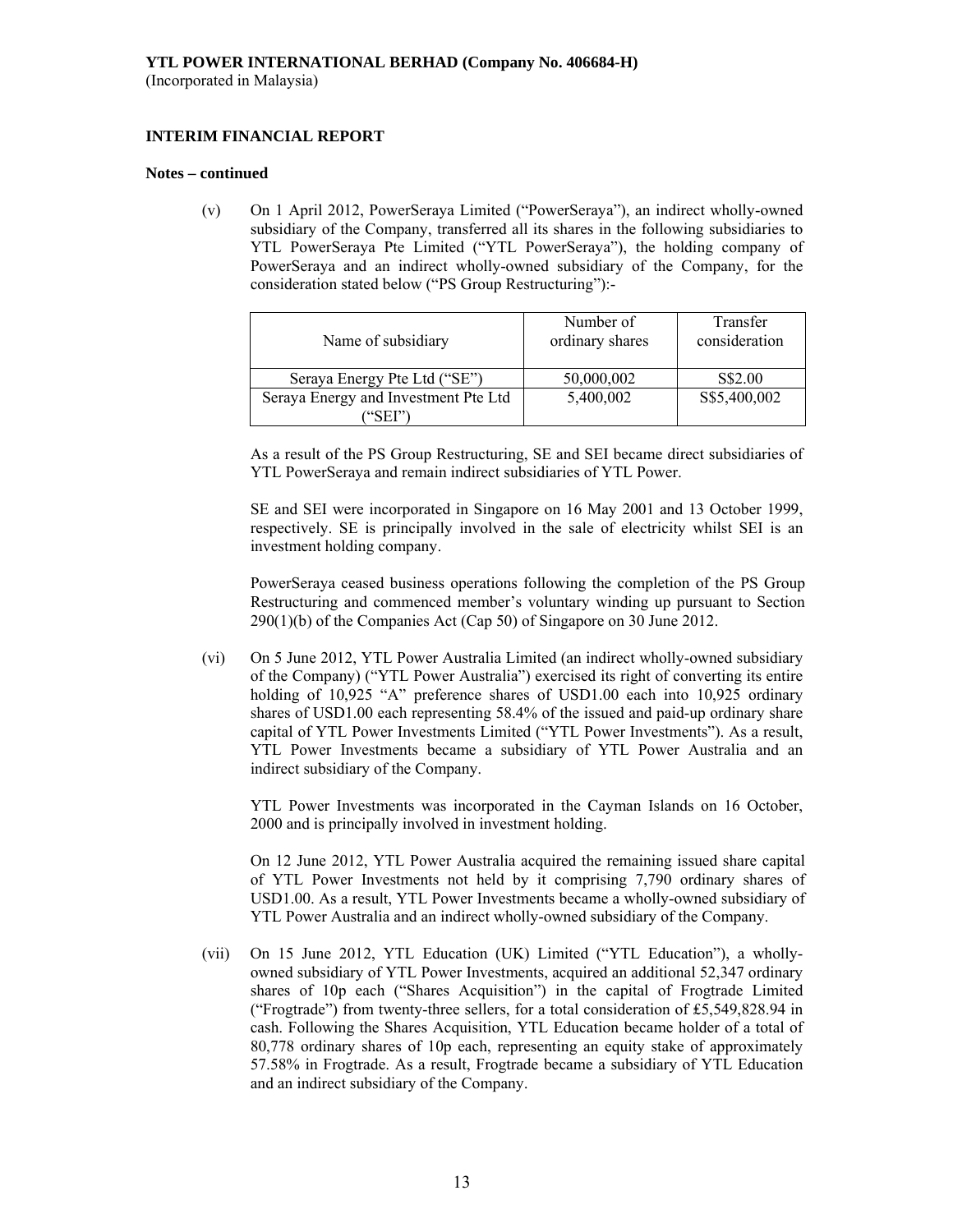#### **INTERIM FINANCIAL REPORT**

#### **Notes – continued**

Frogtrade was incorporated in England & Wales with the registered number 03935677 on 28 February 2000 and is principally involved in the business of providing internet services, including the development and provision of education learning platforms.

(viii) On 29 June 2012, the Company transferred all its shares comprising 3 ordinary shares of GBP1.00 each and 45,000 ordinary shares of USD1.00 each in YTL Utilities Limited ("YTL Utilities"), representing the entire issued and paid-up of YTL Utilities to YTL Power Generation Sdn Bhd ("YTLPG"), a wholly-owned subsidiary of the Company, for RM3,000,000,000.00 being the book value of the shares, the consideration of which was satisfied by the issuance of 3,000,000,000 ordinary shares of RM0.20 each in YTLPG to the Company at RM1.00 per share.

As a result, YTL Utilities became a direct subsidiary of YTLPG and an indirect subsidiary of YTL Power.

YTL Utilities was incorporated in the Cayman Islands on 8 February 2002 and is principally involved in investment holding.

(ix) On 29 June 2012, YTL Education transferred its shares in the following subsidiaries to YTL Power Investments at the cost indicated below:-

| Corporation                         | Number of shares<br>transferred       | $\%$ of issued $\&$<br>paid-up share<br>capital of<br>Corporation | Cost            |
|-------------------------------------|---------------------------------------|-------------------------------------------------------------------|-----------------|
| FrogAsia<br>Sdn Bhd<br>("FrogAsia") | 2 ordinary shares<br>of $RM1.00$ each | 100                                                               | RM2.00          |
| Frogtrade                           | 80,778 ordinary<br>shares of 10p each | 57.58                                                             | GBP7,549,828.94 |

As a result, FrogAsia and Frogtrade have become direct subsidiaries of YTL Power Investments and remain indirect subsidiaries of the Company.

FrogAsia was incorporated in Malaysia on 18 November 2011. FrogAsia is principally involved in the business of providing internet services, including the development and provision of education learning platforms.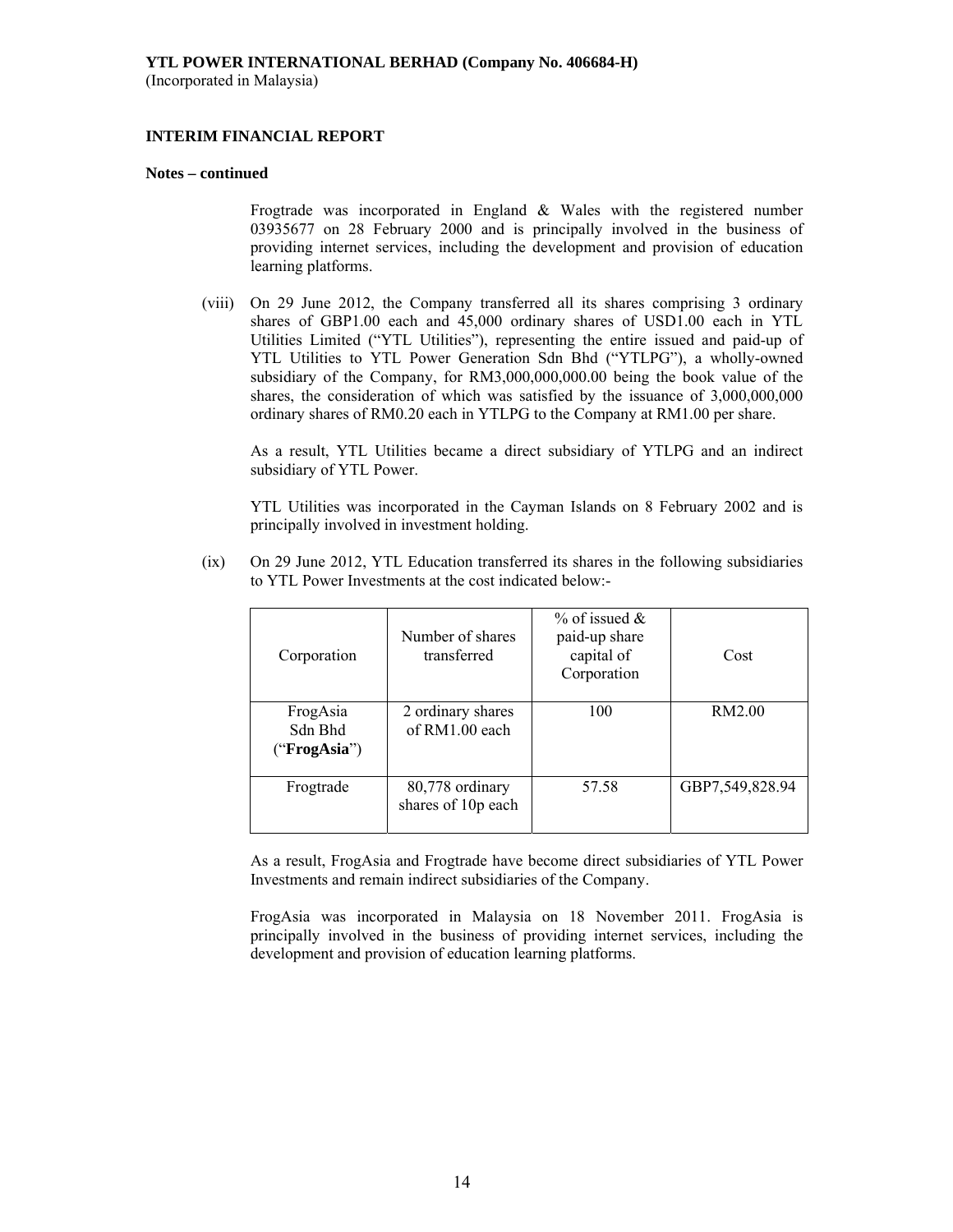## **INTERIM FINANCIAL REPORT**

#### **Notes – continued**

## **A10. Changes in Contingent Liabilities**

There were no material changes in the contingent liabilities of the Group since the last financial year ended 30 June 2011 except for corporate guarantee which was given by the Company to financial institutions for facilities granted to its subsidiaries as follows:

- i) A term loan of GBP100 million.
- ii) Revolving credit facilities of RM900 million.
- iii) Bank guarantee of RM10 million.

## **[THE REST OF THIS PAGE IS INTENTIONALLY LEFT BLANK]**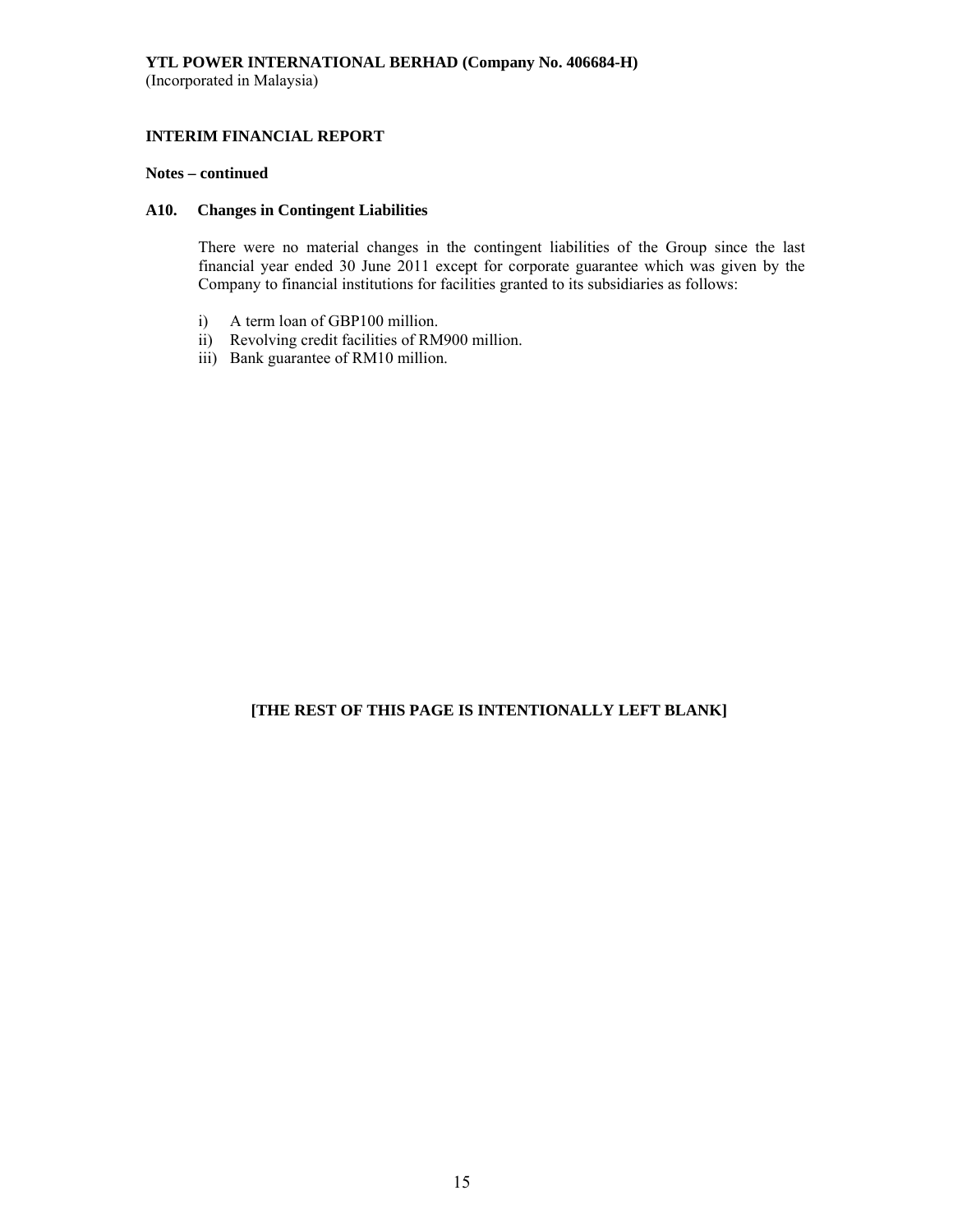## **PART B – EXPLANATORY NOTES PURSUANT TO APPENDIX 9B OF THE LISTING REQUIREMENTS OF BURSA MALAYSIA SECURITIES BERHAD**

## **B1. Review of the Results**

The comparison of the results are tabulated below:

|                          | <b>Individual Quarter</b> |               | <b>Cumulative Quarter</b> |               |
|--------------------------|---------------------------|---------------|---------------------------|---------------|
|                          | 30.6.2012                 | 30.6.2011     | 30.6.2012                 | 30.6.2011     |
|                          | <b>RM'000</b>             | <b>RM'000</b> | <b>RM'000</b>             | <b>RM'000</b> |
| <b>Revenue</b>           |                           |               |                           |               |
| Power generation         |                           |               |                           |               |
| (Contracted)             | 277,041                   | 272,682       | 1,155,417                 | 1,087,338     |
| Multi utilities business |                           |               |                           |               |
| (Merchant)               | 3,156,329                 | 3,322,302     | 11,999,044                | 11,149,547    |
| Water & sewerage         | 636,272                   | 629,284       | 2,396,160                 | 2,293,708     |
| Mobile broadband network | 71,563                    | 12,575        | 227,139                   | 26,603        |
| Investment holding       |                           |               |                           |               |
| & other businesses       | 22,407                    | 28,222        | 98,431                    | 105,363       |
|                          | 4,163,612                 | 4,265,065     | 15,876,191                | 14,662,559    |
| Profit/(Loss) before tax |                           |               |                           |               |
| Power generation         |                           |               |                           |               |
| (Contracted)             | 29,235                    | 97,102        | 288,167                   | 312,178       |
| Multi utilities business |                           |               |                           |               |
| (Merchant)               | 77,304                    | 267,237       | 725,242                   | 884,119       |
| Water & sewerage         | 136,261                   | 186,013       | 597,812                   | 639,324       |
| Mobile broadband network | (95, 485)                 | (176, 537)    | (309, 774)                | (280, 198)    |
| Investment holding       |                           |               |                           |               |
| & other businesses       | 185,891                   | 44,266        | 81,505                    | 1,483         |
|                          | 333,206                   | 418,081       | 1,382,952                 | 1,556,906     |

#### a) Current Quarter vs Preceding Year Corresponding Quarter

Group revenue was RM4,163.6 million for the current financial quarter ended 30 June 2012 as compared to RM4,265.1 million recorded in the preceding year corresponding quarter ended 30 June 2011. The Group profit before taxation for the current financial quarter was RM333.2 million, a reduction of RM84.9 million or 20.3% as compared to RM418.1 million recorded in the preceding year corresponding quarter.

 Performance of the respective operating business segments for the quarter ended 30 June 2012 as compared to the preceding corresponding quarter is analysed as follows:

#### Power generation (Contracted)

The increase in revenue was principally due to higher generation of electricity sales in the current quarter. Nevertheless, the increase has been offset by the increase in depreciation charged during the period.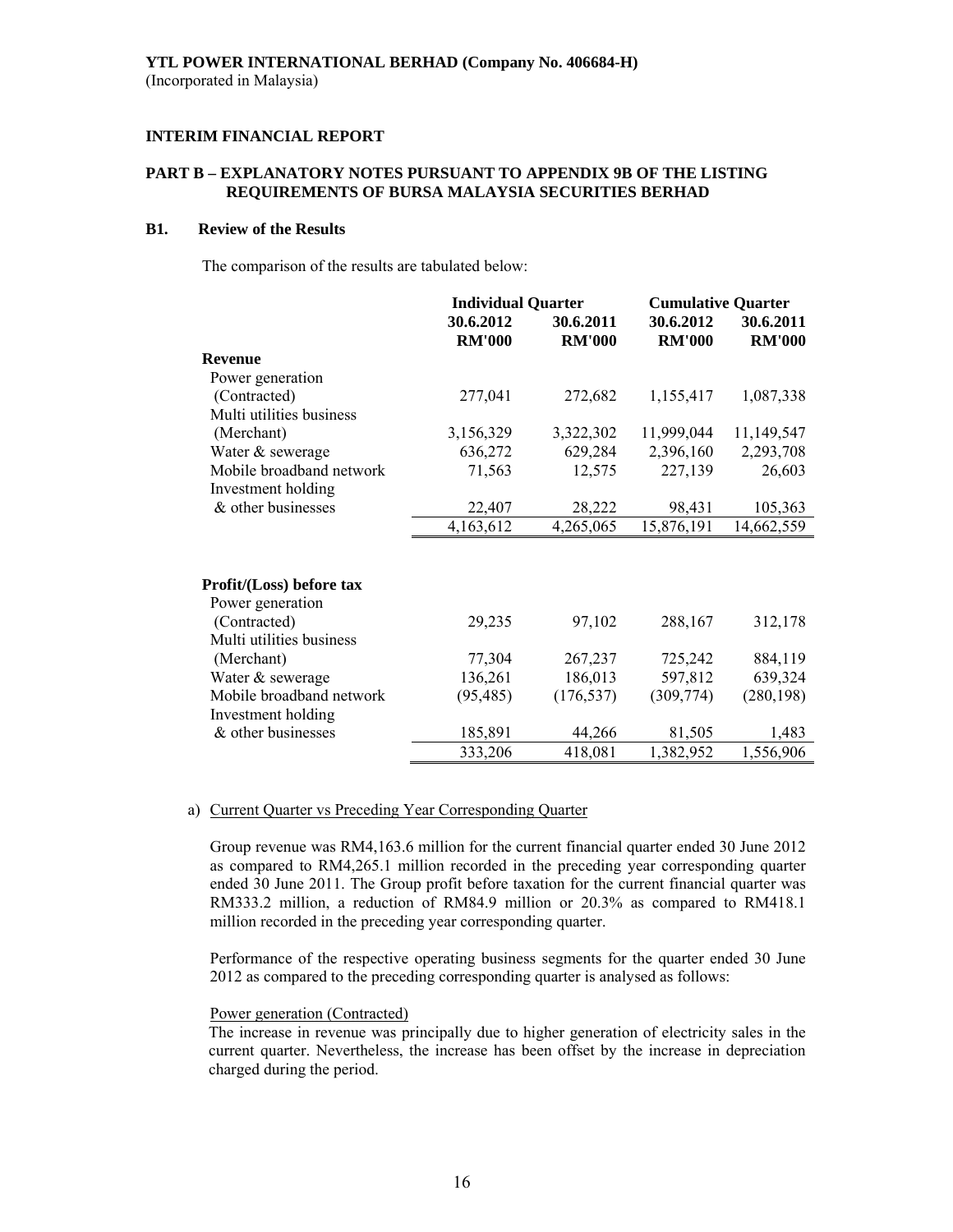#### **INTERIM FINANCIAL REPORT**

#### **Notes – continued**

#### Multi utilities business (Merchant)

The decrease in profit before taxation is contributed by the lower sales volume recorded in the last quarter. Higher fuel cost incurred due to higher fuel prices during the quarter contributed to the lower margin recorded.

#### Water & sewerage

Lower profit before tax was due to the increase in finance cost incurred on index-linked bonds which are linked to Retail Price Index ("RPI") that is on the rise.

#### Mobile broadband network

The continuous growth in its subscriber base has resulted in an increase in the revenue of this segment. However, the losses were mainly attributable to the start-up and fixed operating cost incurred.

#### Investment holding & other businesses

The decrease in revenue was due to lower interest income earned during the quarter. This was offset by an increase in the share of profit of an associated company acquired during the quarter.

#### b) Current Year to date vs Preceding Year to date

Group revenue was RM15,876.2 million for the current financial period ended 30 June 2012 as compared to RM14,662.6 million recorded in the preceding year corresponding period ended 30 June 2011. The Group profit before taxation for the current financial period was RM1,382.9 million, a decrease of RM174 million or 11.2% as compared to RM1,556.9 million recorded in the preceding year corresponding period.

Performance of the respective operating business segments for the year ended 30 June 2012 as compared to the preceding financial year was consistent with the notes mentioned in (a) above with the exception of the business segments mentioned below:

#### Multi utilities business (Merchant)

The increase in the overall trading volume contributed to the higher revenue recorded. The decrease in profit before taxation was caused by the lower margin due to higher fuel price incurred during the year.

#### Water & sewerage

The decrease in profit before taxation was mainly attributable to the higher finance cost incurred on index-linked bonds which are linked to RPI that is on the rise and higher operating cost due to inflationary pressure.

#### Mobile broadband network

 Further losses in the current quarter have led to the increase in losses for the financial year under review. Losses incurred in the preceding year to date were for six months of commercial operations as compared to the current full year of operations.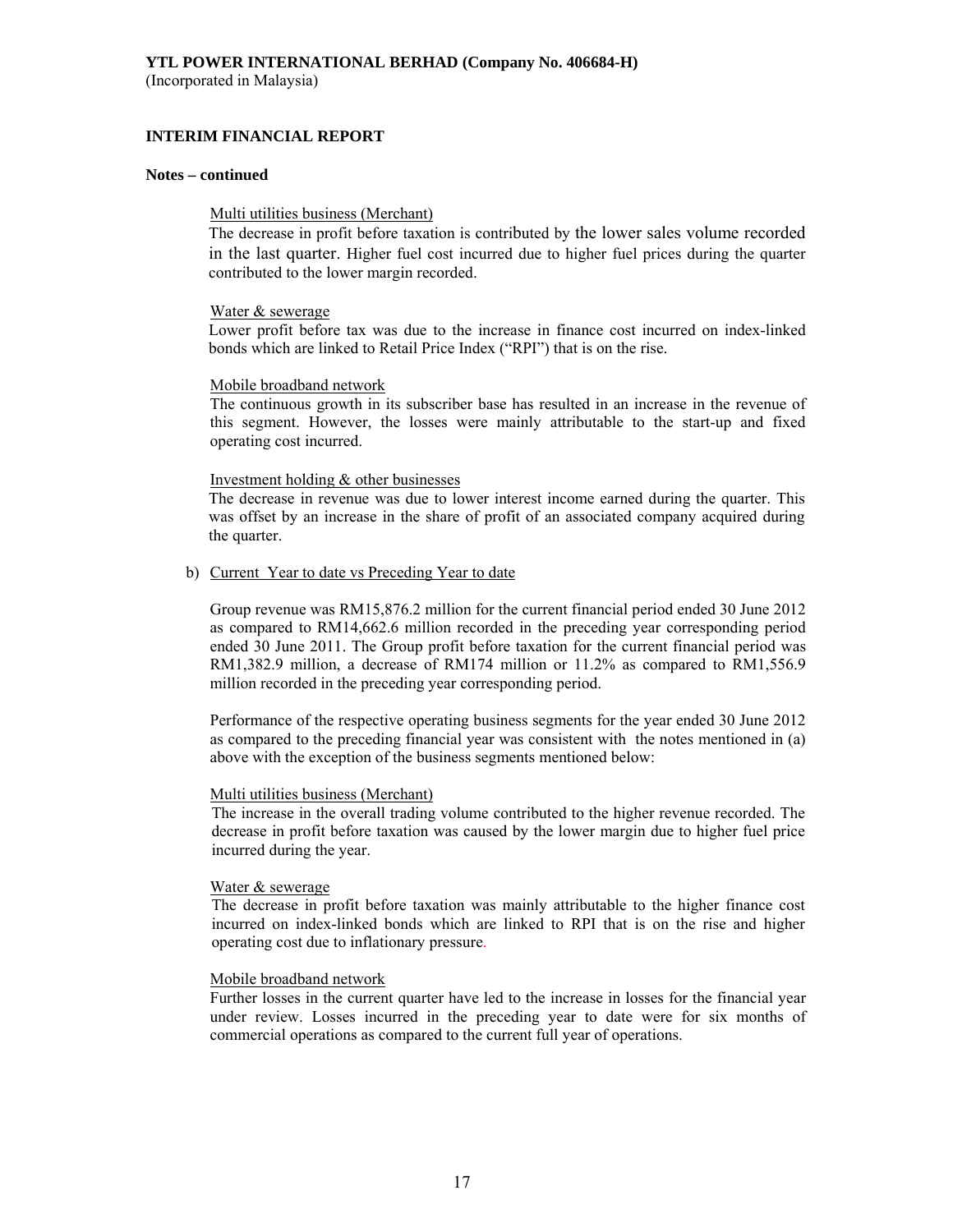#### **INTERIM FINANCIAL REPORT**

#### **Notes – continued**

#### Investment holding & other businesses

The lower interest income earned contributed to the decrease in revenue earned during the year. This was offset by an increase in the share of profit of an associated company acquired during the year.

## **B2. Comparison with Preceding Quarter**

|                                     | <b>Current</b><br><b>Ouarter</b><br>30.6.2012<br><b>RM'000</b> | <b>Preceding</b><br><b>Ouarter</b><br>31.3.2012<br><b>RM'000</b> |
|-------------------------------------|----------------------------------------------------------------|------------------------------------------------------------------|
| Revenue                             | 4, 163, 612                                                    | 3,985,417                                                        |
| Consolidated profit before taxation | 333,206                                                        | 351,900                                                          |
| Consolidated profit after taxation  | 380,837                                                        | 270,897                                                          |

The decrease in Group profit before taxation as compared to the preceding quarter was principally attributable to higher depreciation charged of RM105 million in the power generation (contracted) segment. The increase in profit after tax were mainly due to a one off gain on derecognition of financial assets which was not subject to tax and an increase in share of profit of an associated company.

#### **B3. Prospects**

#### Power generation (Contracted)

YTL Power Generation is expected to perform satisfactorily as it operates under a regulatory regime.

#### Multi utilities business (Merchant)

YTL PowerSeraya Group continues to strive to diversify beyond their core business into integrated multi-utilities energy platform with focus on customer service.

#### Water & sewerage

Wessex Water expect to perform satisfactory for the coming years as the company has met all of its regulatory targets and is top of the regulator's league table for customer service. Hence, the management is confident of delivering its 2010-15 regulatory outperformance targets.

#### Mobile broadband network

Despite the challenging market in the telecommunications industry, this business segment is expected to continuously grow its subscriber base to generate higher revenue.

#### **B4. Profit Forecast**

The Group did not issue any profit forecast during the financial period.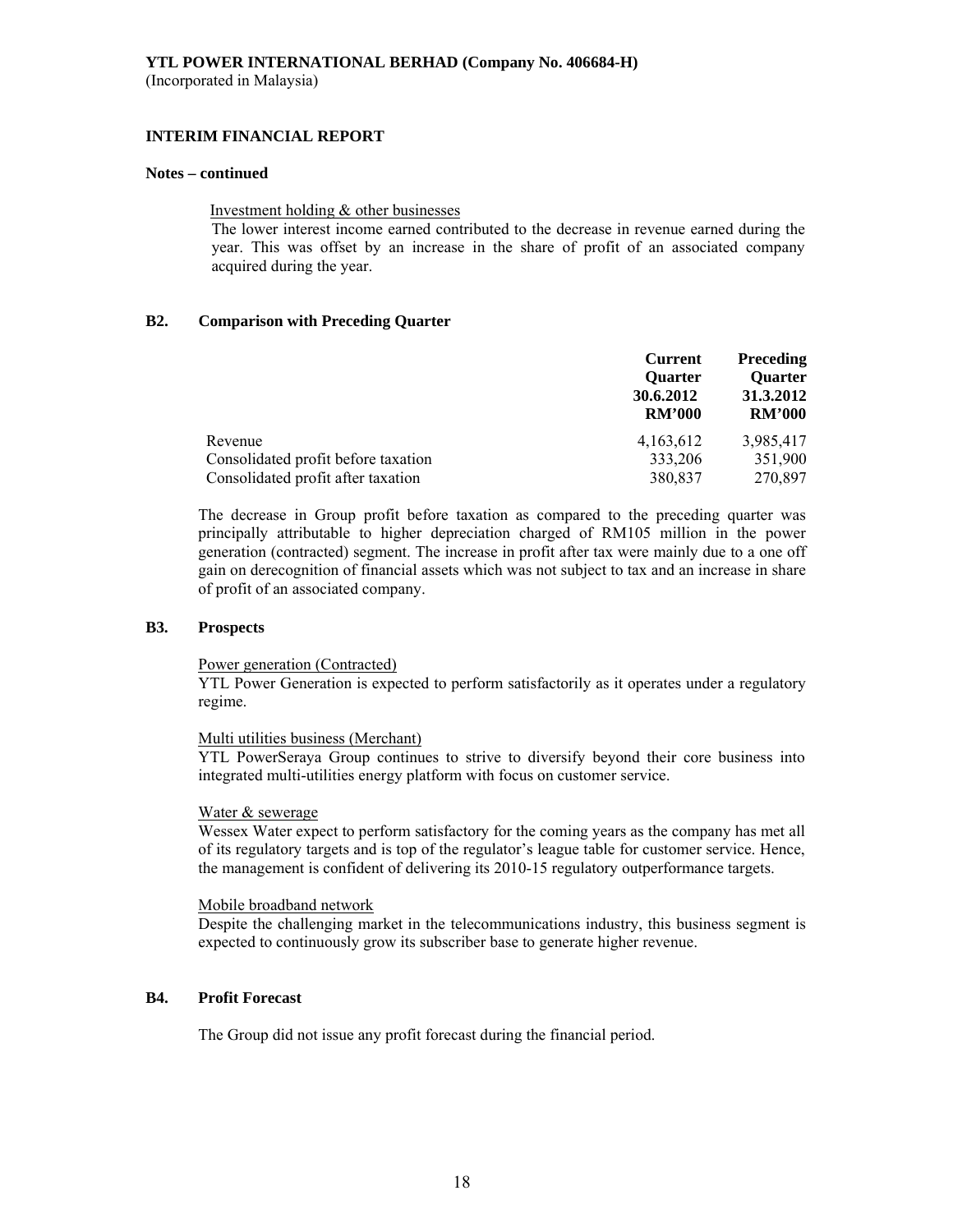## **Notes – continued**

## **B5. Audit Report of the preceding financial year ended 30 June 2011**

 The Auditors' Report on the financial statements of the financial year ended 30 June 2011 did not contain any qualification.

## **B6. Profit for the period**

| Quarter<br>30.6.2012<br><b>RM'000</b>                      | <b>To Date</b><br>30.6.2012 |
|------------------------------------------------------------|-----------------------------|
|                                                            | <b>RM'000</b>               |
|                                                            |                             |
|                                                            |                             |
| (2,946)                                                    | (10, 157)                   |
| 347,101                                                    | 1,160,511                   |
| (322)                                                      | (602)                       |
| (733)<br>Gain on disposal of property, plant and equipment | (2,241)                     |
| 19,083                                                     | 10,216                      |
| (21,093)                                                   | (5,197)                     |
| (7,682)                                                    | (24, 392)                   |
| 201,805                                                    | 821,348                     |
|                                                            |                             |
|                                                            | 47,810                      |
| (36)                                                       | (130)                       |
| 9,833                                                      | 3,867                       |
|                                                            |                             |
|                                                            |                             |
|                                                            |                             |
|                                                            | 13,796<br>(81,706)          |

\*There was no exceptional items charged/(credited) for the period

#### **B7. Taxation**

|                              | <b>Current</b> | <b>Current</b> |
|------------------------------|----------------|----------------|
|                              | Year           | Year           |
|                              | Quarter        | <b>To Date</b> |
|                              | 30.6.2012      | 30.6.2012      |
|                              | <b>RM'000</b>  | <b>RM'000</b>  |
| In respect of current period |                |                |
| - Income Tax                 | 65,404         | 391,025        |
| - Deferred Tax               | (113, 035)     | (156,989)      |
|                              |                |                |
|                              | (47, 631)      | 234,036        |
|                              |                |                |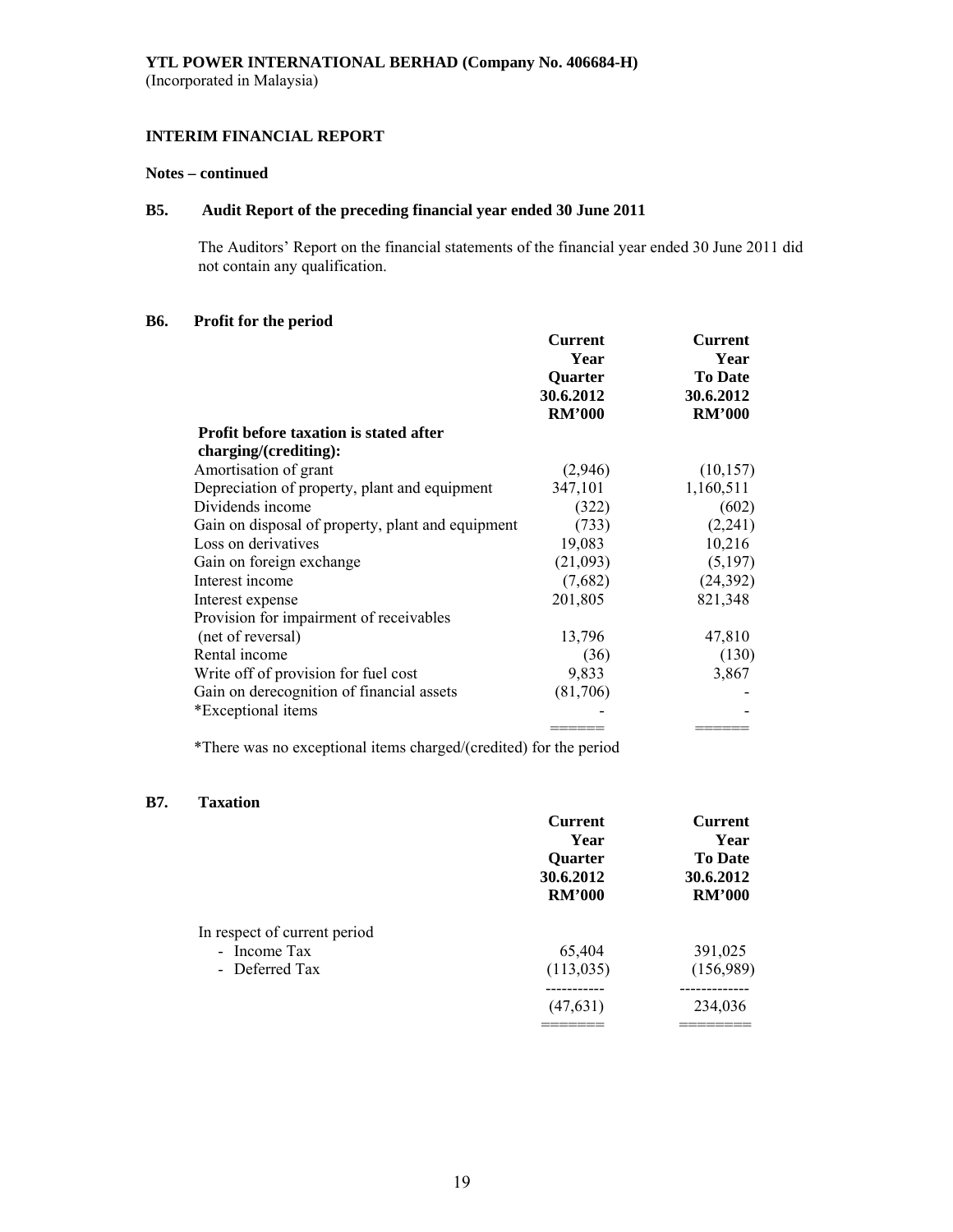#### **INTERIM FINANCIAL REPORT**

#### **Notes – continued**

The effective tax rate of the Group as compared to the Malaysian statutory income tax rate for the current financial quarter and financial year to date is lower mainly due to income subjected to different tax jurisdictions and substantial tax credit recorded in the current quarter by the Wessex Water Group following a change in rate of tax.

#### **B8. Corporate Proposals**

There were no corporate proposals announced by the Company which are not completed as at the date of this report.

#### **B9. Group Borrowings and Debt Securities**

The Group's borrowings from financial institutions as at 30 June 2012 are as follows:

|           | <b>Short term</b>        |                   |               | Long term         |               |  |
|-----------|--------------------------|-------------------|---------------|-------------------|---------------|--|
|           | <b>Bonds</b>             | <b>Borrowings</b> | <b>Bonds</b>  | <b>Borrowings</b> | <b>Total</b>  |  |
|           | <b>RM'000</b>            | <b>RM'000</b>     | <b>RM'000</b> | <b>RM'000</b>     | <b>RM'000</b> |  |
| Secured   |                          | 7,413,697         |               | 3,387             | 7,417,084     |  |
| Unsecured | $\overline{\phantom{0}}$ | 1,884,686         | 6,942,581     | 6.742,004         | 15,569,271    |  |
| Total     |                          | 9,298,383         | 6,942,581     | 6,745,391         | 22,986,355    |  |

The borrowings which are denominated in foreign currency are as follows:

| In US Dollar $('000)$      | 398,316   |
|----------------------------|-----------|
| In Sterling Pound ('000)   | 1,936,535 |
| In Singapore Dollar ('000) | 2,700,000 |

All borrowings of subsidiaries are on a non-recourse basis to the Company save and except for the following which is guaranteed by the Company:

- a) USD200 million term loan due on 17 December 2012.
- b) USD200 million term loan due on 30 June 2015.
- c) GBP100 million term loan due on 6 October 2014.
- d) SGD100 million revolving credit due on 16 May 2013.
- e) RM300 million revolving credit due on 13 August 2012.
- f) RM300 million revolving credit due on 27 August 2012.
- g) RM300 million revolving credit due on 30 August 2012.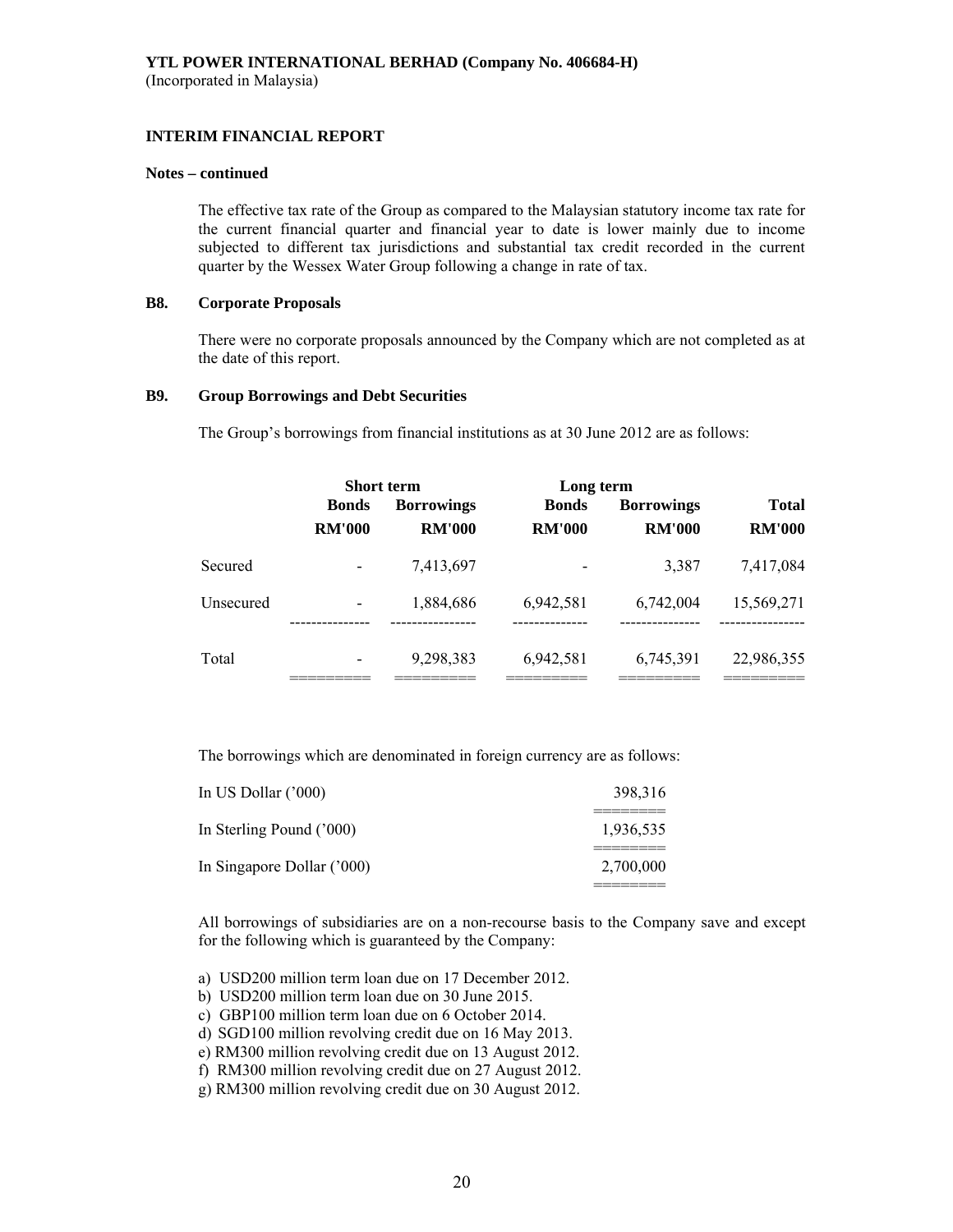#### **Notes – continued**

## **B10. Derivative Financial Instruments, Fair Value Changes of Financial Liabilities and Realised and Unrealised Profits or Losses**

(a) Derivative Financial Instruments

As at 30 June 2012, the Group's outstanding derivatives are as follows:

| <b>Type of Derivatives</b>                                            | <b>Contract/Notional</b><br><b>Value</b><br><b>RM'000</b> | <b>Fair Value</b><br><b>RM'000</b> |
|-----------------------------------------------------------------------|-----------------------------------------------------------|------------------------------------|
| <b>Fuel oil swaps</b><br>- Less than 1 year<br>- 1 year to 3 years    | 2,537,778<br>216,043                                      | 2,581,970<br>201,381               |
| <b>Currency forwards</b><br>- Less than 1 year<br>- 1 year to 3 years | 2,142,755<br>242,073                                      | 2,152,336<br>242,778               |
| Interest rate swaps<br>- 1 year to 3 years                            | 508,686                                                   | 466,141                            |

The Group entered into fuel oil swaps to hedge highly probable forecast physical fuel oil and natural gas purchases that are expected to occur at various dates in the future. The fuel oil swaps have maturity dates that match the expected occurrence of these transactions.

The Group entered into currency forwards to hedge highly probable forecast transactions denominated in foreign currency expected to occur in the future. The currency forwards have maturity dates that match the expected occurrence of these transactions.

Interest rate swaps are entered to hedge floating rate interest payments on bank borrowings which were obtained to finance the construction of property, plant and equipment.

All derivative financial instruments are executed with creditworthy counter parties with a view to limit the credit risk exposure of the Group.

## **[THE REST OF THIS PAGE IS INTENTIONALLY LEFT BLANK]**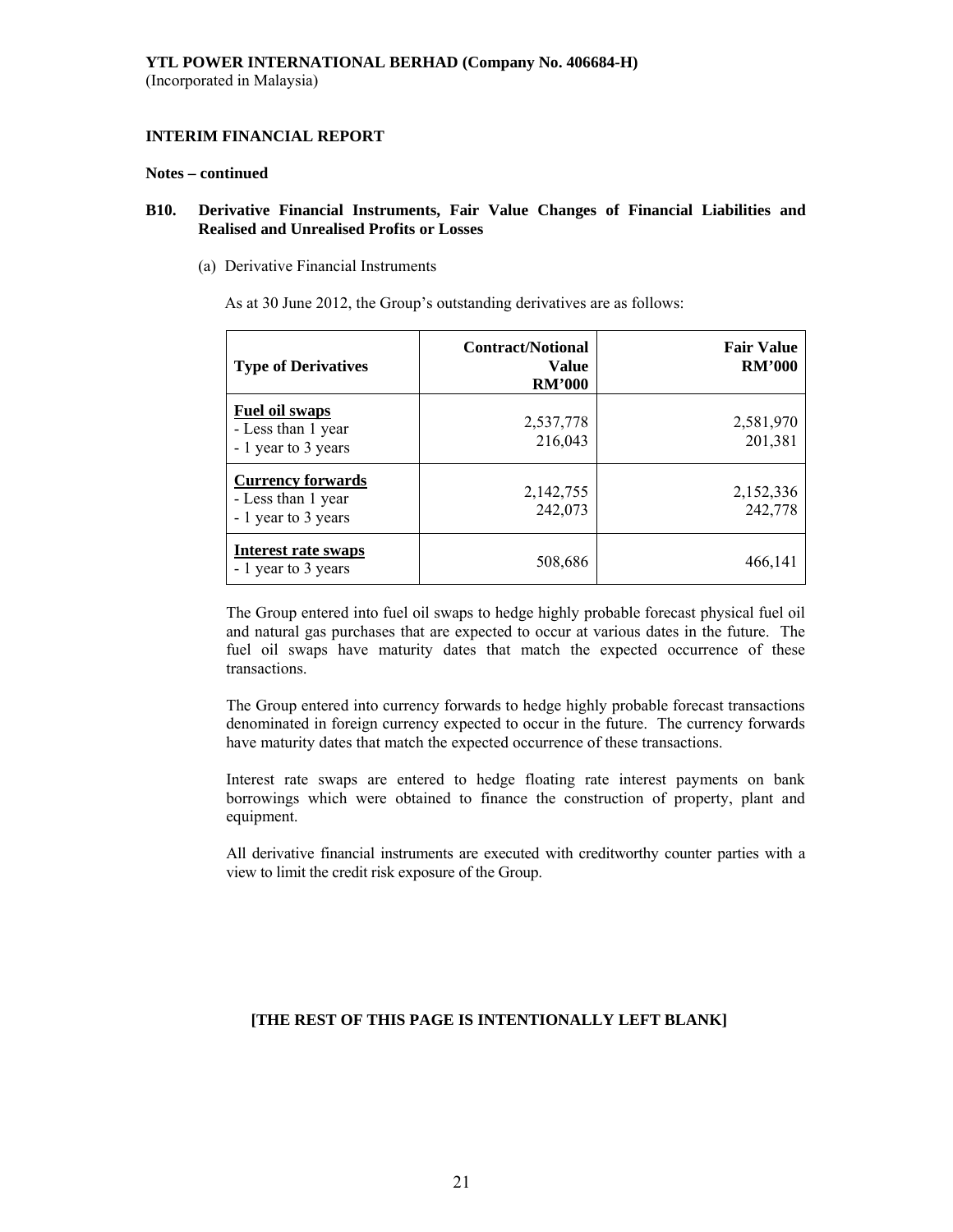# **YTL POWER INTERNATIONAL BERHAD (Company No. 406684-H)**

(Incorporated in Malaysia)

## **INTERIM FINANCIAL REPORT**

#### **Notes – continued**

(b) Fair Value Changes of Financial Liabilities

The gains arising from fair value changes of financial liabilities for the current financial period ended 30 June 2012 are as follows:

|                                                         |                                                                                                         |                                                                                                                                                                               | Fair value gain |                |
|---------------------------------------------------------|---------------------------------------------------------------------------------------------------------|-------------------------------------------------------------------------------------------------------------------------------------------------------------------------------|-----------------|----------------|
| Type of                                                 | <b>Basis of</b>                                                                                         |                                                                                                                                                                               | <b>Current</b>  | <b>Current</b> |
| financial                                               | fair value                                                                                              | <b>Reason for the</b>                                                                                                                                                         | year            | year           |
| <b>liabilities</b>                                      | measurement                                                                                             | gain/(loss)                                                                                                                                                                   | quarter         | to date        |
|                                                         |                                                                                                         |                                                                                                                                                                               | 3 months        | 12 months      |
|                                                         |                                                                                                         |                                                                                                                                                                               | to              | to             |
|                                                         |                                                                                                         |                                                                                                                                                                               | 30.6.2012       | 30.6.2012      |
|                                                         |                                                                                                         |                                                                                                                                                                               | <b>RM'000</b>   | <b>RM'000</b>  |
| Forward<br>foreign<br>currency<br>exchange<br>contracts | Foreign<br>exchange<br>differential<br>between the<br>contracted rate<br>and the market<br>forward rate | Foreign exchange<br>rates differential<br>between the<br>contracted rate and<br>the market forward<br>rate which have<br>moved in favour of<br>the Group                      | 5,990           | 22,389         |
| Fuel oil swap                                           | Fuel oil price<br>differential<br>between the<br>contracted price<br>and the market<br>forward price    | Fuel oil price<br>differential between<br>the contracted price<br>and the market<br>forward price which<br>have moved<br>(unfavourably)<br>against)/in favour of<br>the Group | (33, 286)       | 24,807         |
|                                                         |                                                                                                         | Total                                                                                                                                                                         | (27, 296)       | 47,196         |

# **[THE REST OF THIS PAGE IS INTENTIONALLY LEFT BLANK]**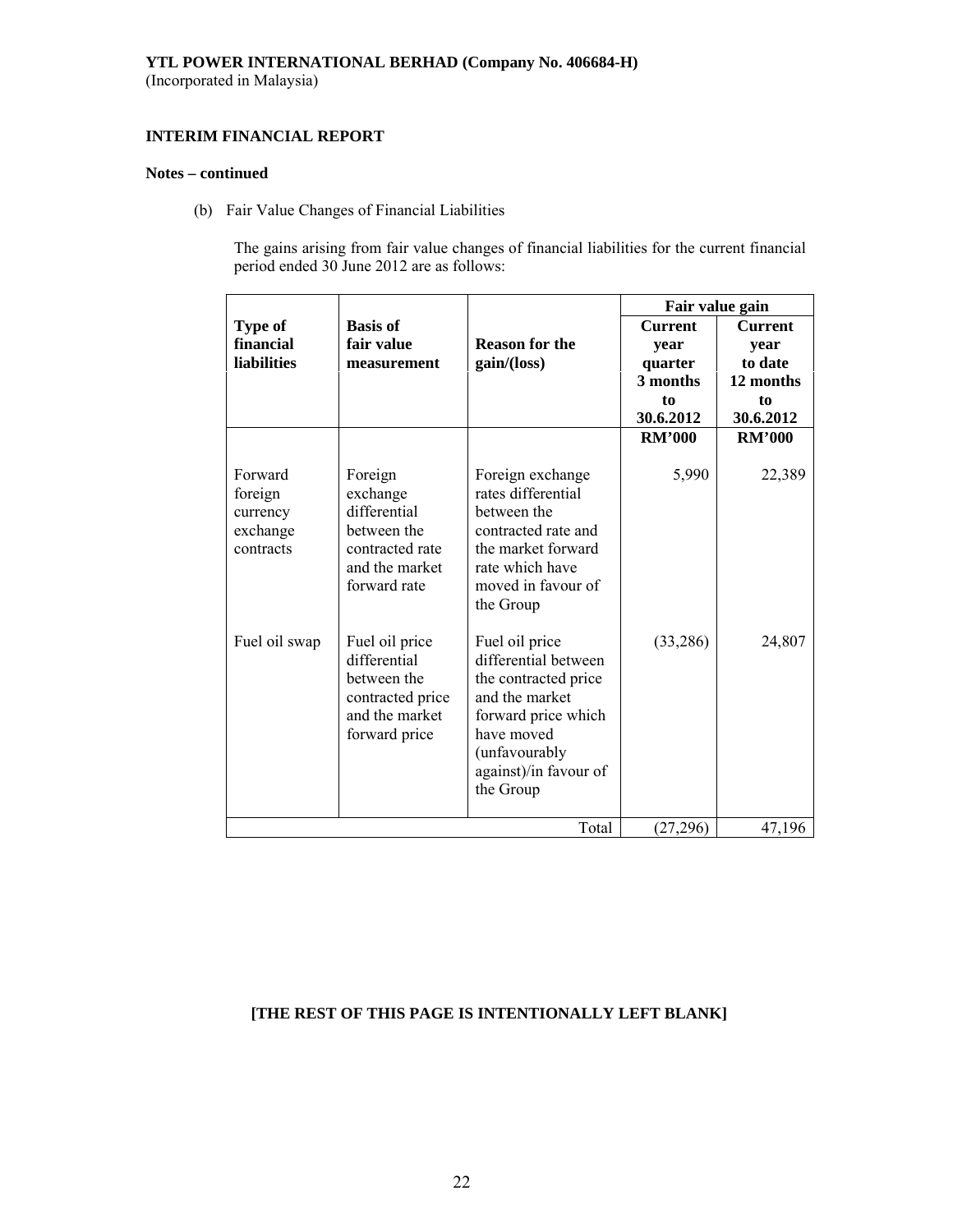## **INTERIM FINANCIAL REPORT**

## **Notes – continued**

(c) Realised and Unrealised Profits or Losses

|                                                                                                             | As at<br>30.6.2012<br><b>RM'000</b> | <b>Audited</b><br>As at<br>30.06.2011<br><b>RM'000</b> |
|-------------------------------------------------------------------------------------------------------------|-------------------------------------|--------------------------------------------------------|
| Retained earnings/(Accumulated losses)<br>of the Company and its subsidiaries<br>- Realised<br>- Unrealised | 7,188,818<br>(1,714,817)            | 5,767,287<br>(1,355,558)                               |
|                                                                                                             | 5,474,001                           | -----------<br>4,411,729                               |
| Retained earnings/(Accumulated losses)<br>from associated companies<br>- Realised<br>- Unrealised           | 388,804<br>(41, 533)                | 639,430<br>(67, 029)                                   |
|                                                                                                             | 347,271<br>--------------           | 572,401<br>-----------                                 |
| Consolidated adjustments                                                                                    | 256,234                             | 116,845                                                |
| Total Group retained earnings as per<br>consolidated accounts                                               | 6,077,506                           | 5,100,975                                              |

#### **B11. Pending Material Litigation**

There was no material litigation pending since the last financial year ended 30 June 2011.

#### **B12. Dividend**

The Board of Directors is pleased to declare a fourth interim tax exempt dividend of 1.875% or 0.9375sen per ordinary share of 50 sen each for the financial year ended 30 June 2012.

 The Book Closure and Payment dates in respect of the aforesaid dividend are 15 October 2012 and 31 October 2012, respectively.

 The Board does not recommend a final dividend for the year ended 30 June 2012 (2011: no final dividend was recommended).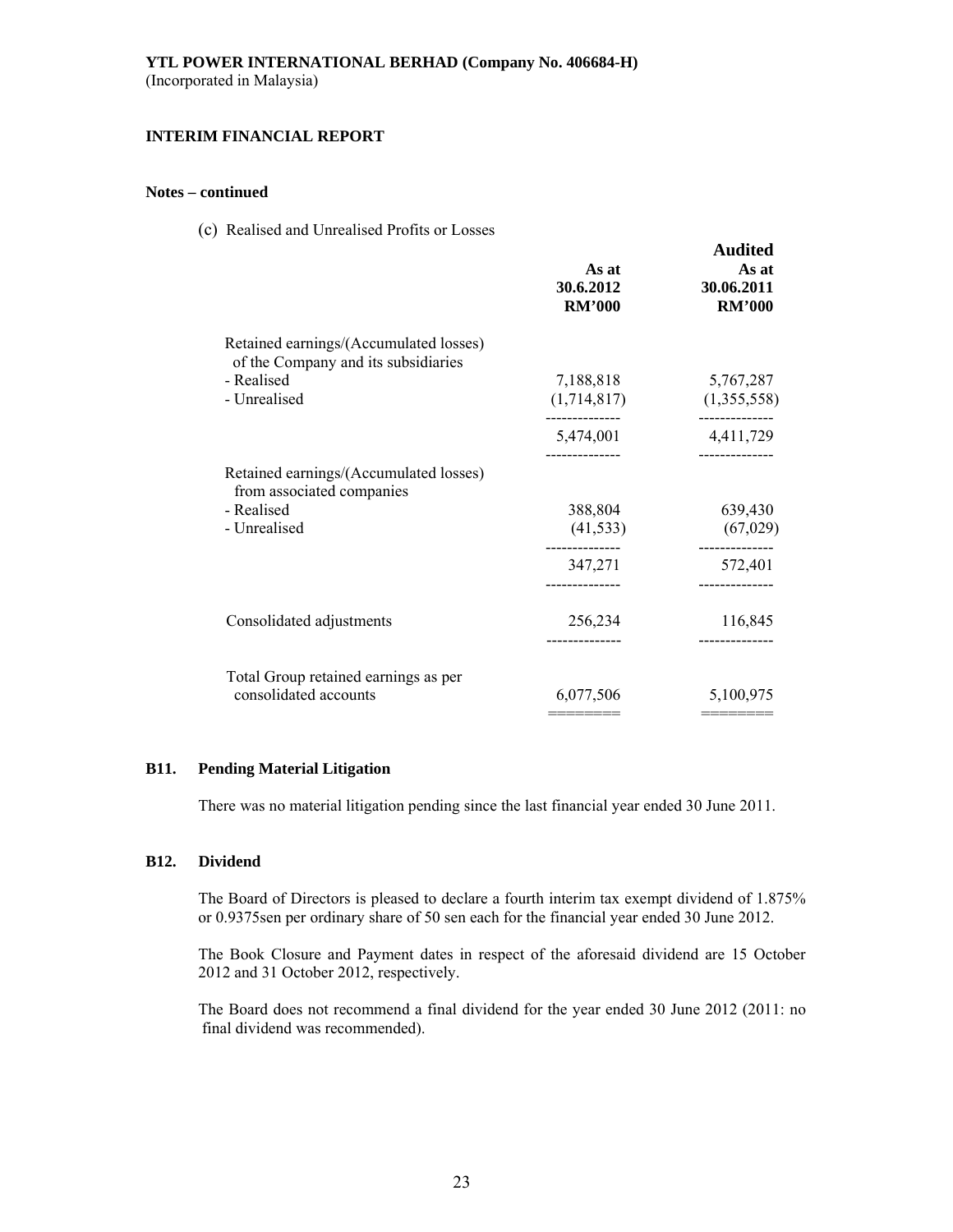## **Notes – continued**

## **B13. Earnings Per Share**

## **i) Basic Earnings Per 50 sen Share**

The basic earnings per share of the Group has been computed by dividing the profit attributable to Owners of the Parent for the current financial quarter by the weighted average number of ordinary shares in issue during the financial quarter as set out below:

|                                                         | <b>Current</b><br>Year<br>Quarter<br>30.6.2012 | Preceding<br>Year<br>Corresponding<br>Quarter<br>30.6.2011 |
|---------------------------------------------------------|------------------------------------------------|------------------------------------------------------------|
| Profit attributable to Owners of the Parent<br>(RM'000) | 407,106                                        | 496,134                                                    |
| Weighted average number of                              |                                                |                                                            |
| ordinary shares ('000)                                  | 7,270,094                                      | 7,219,877                                                  |
| Basic earnings per share (Sen)                          | 5.60                                           | 6.87                                                       |
|                                                         |                                                |                                                            |

## **[THE REST OF THIS PAGE IS INTENTIONALLY LEFT BLANK]**